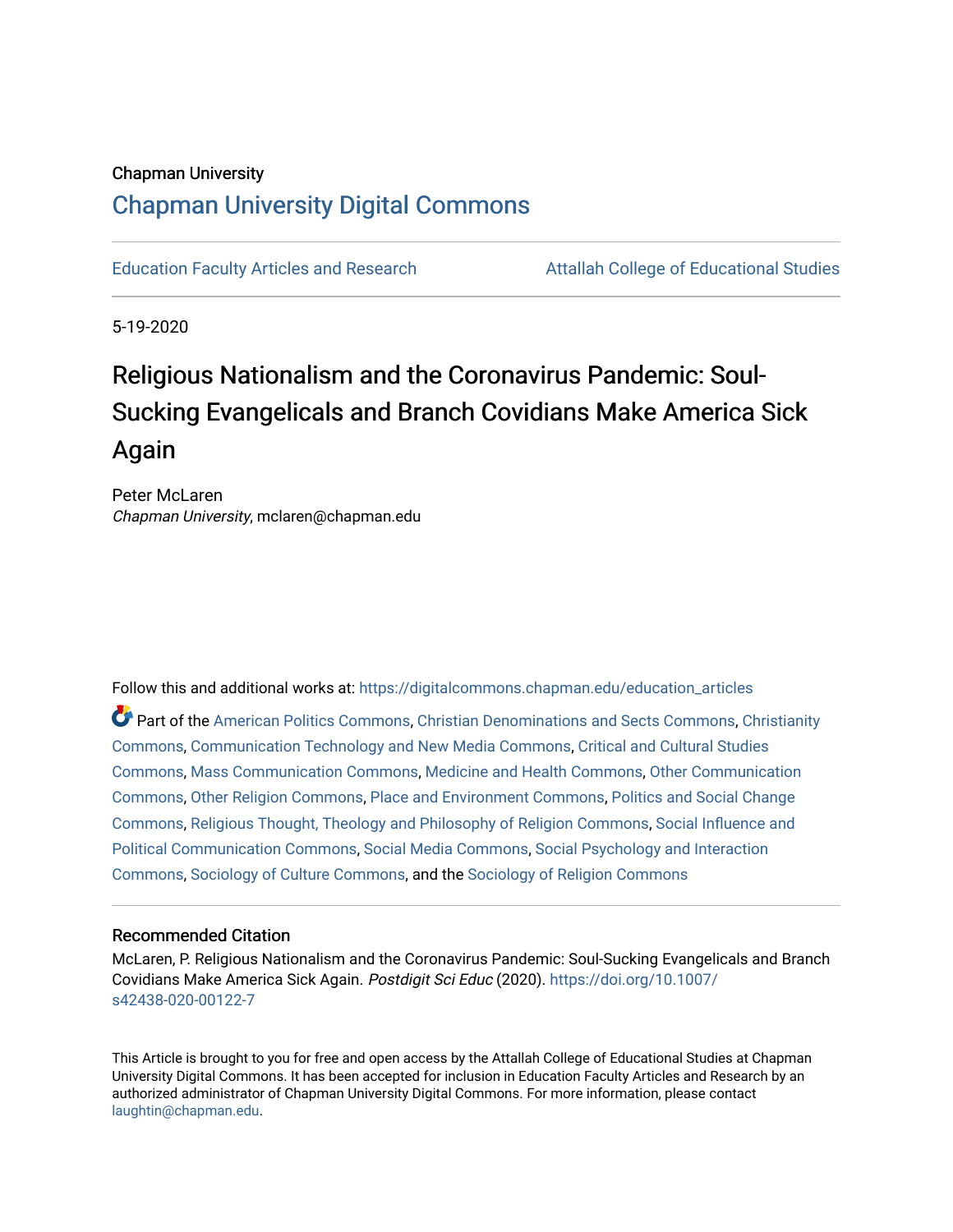### Religious Nationalism and the Coronavirus Pandemic: Soul-Sucking Evangelicals and Branch Covidians Make America Sick Again

#### **Comments**

This is a pre-copy-editing, author-produced PDF of an article accepted for publication in Postdigital Science and Education in 2020 following peer review. The final publication may differ and is available at Springer via [https://doi.org/10.1007/s42438-020-00122-7.](https://doi.org/10.1007/s42438-020-00122-7)

A free, read-only version of this article is available through the Springer Nature SharedIt content sharing initiative at <https://rdcu.be/b4j9g>.

This scholarship is part of the [Chapman University COVID-19 Archives](https://digitalcommons.chapman.edu/covid-19_archives/).

Copyright Springer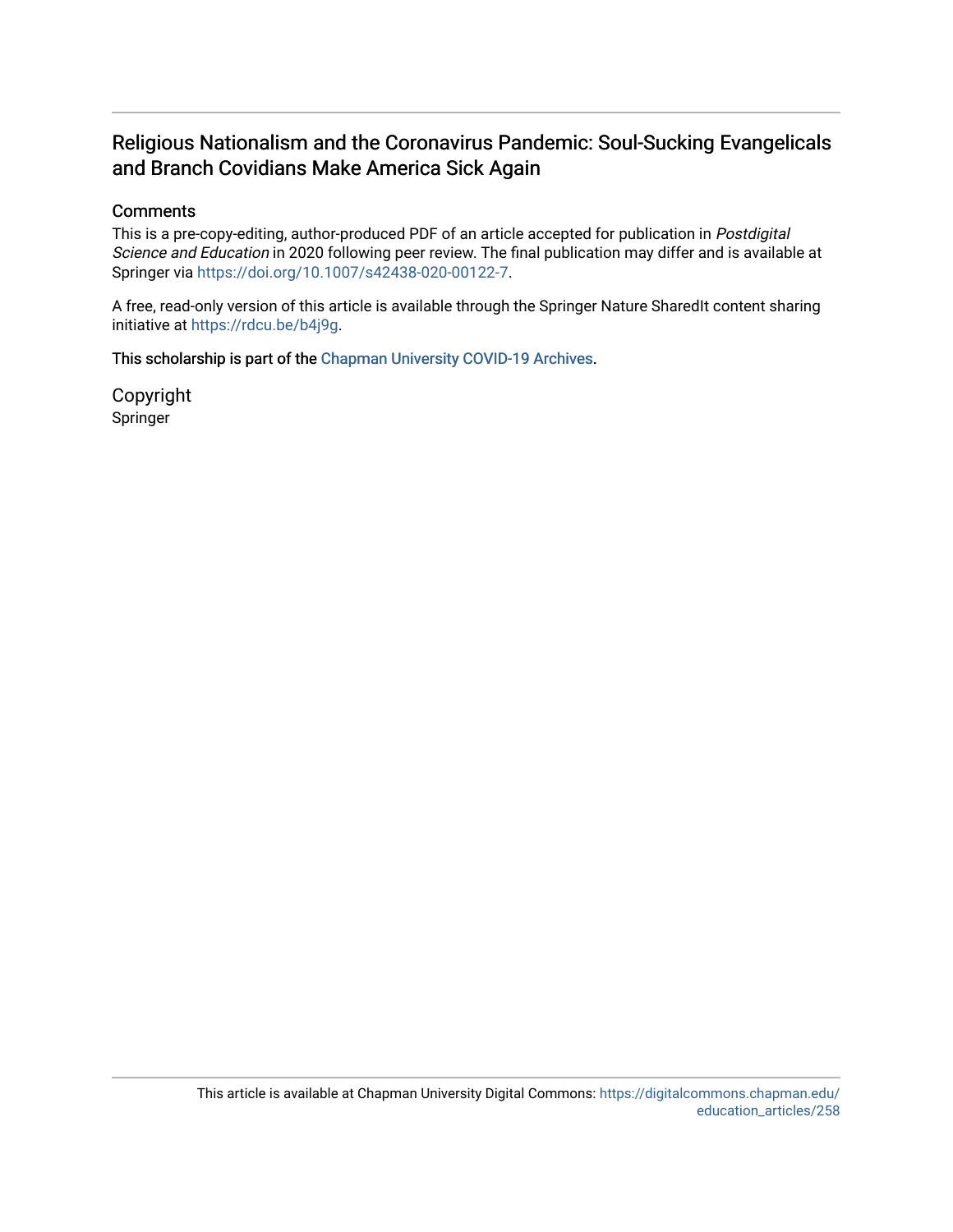#### **Religious Nationalism and the Coronavirus Pandemic: Soul Sucking Evangelicals Make America Sick Again**

Peter McLaren, Chapman University, Orange, USA and Northeast Normal University, Changchun, China, [peter.mclaren1@gmail.com](mailto:peter.mclaren1@gmail.com)

> Turning and turning in the widening gyre The falcon cannot hear the falconer; Things fall apart; the center cannot hold; Mere anarchy is loosed upon the world, The blood-dimmed tide is loosed, and everywhere The ceremony of innocence is drowned; The best lack all conviction, while the worst Are full of passionate intensity.

> > William Butler Yeats (1921)

#### **Abstract**

This article investigates the response to the coronavirus crisis by evangelical Christian nationalists in the United States. The article outlines the curious mediaverse of religious nationalism – its posttruth and fake-news aspects in particular – links religious nationalism to American exceptionalism, and analyses conflicts between secular and religious authorities. Drawing upon some lessons from the past, the article addresses the wider implications of Christian nationalism on American politics, and capitalist ideology, as it has been played out virally in the corporate media. The article shows that the ideological underpinnings of evangelical Christianity prevent its proponents from understanding the virus in an historical and materialist manner, and points towards more epistemically sound approaches to relationships between science and religion. It concludes that privatization, austerity capitalism, and 'gig economy' need to be replaced by socialist alternatives, and seeks inspiration in theory and practice of Marxism and South American liberation theology.

**Keywords:** viral media, religious nationalism, Christian fundamentalism, evangelical Christianity, Alt-Right, Liberation theology, Marxism, postdigital

#### **Apoplectic Apocalypticism: Religious Nationalism as Virus**

Recently, journalist Amanda Marcotte (2020) shared a disturbing story: 'a train engineer named Eduardo Moreno, apparently with great deliberation, derailed the freight train he was manning in Southern California, nearly killing occupants of three nearby cars. His target? The USNS Mercy, a Navy medical ship that's been assisting nearby hospitals with COVID-19 patients.' The rationale given by the train engineer is enough to cause even the most reserved introvert to spit fire. Marcotte elaborates: 'Apparently, Moreno believes in a conspiracy theory that the coronavirus crisis is a hoax being deployed to cover for a shadowy takeover of the government.'

Marcotte's reporting identifies one type of insanity—that which has infected the Trumpster conspiracy theorists and those who enable them, including (the previously) anti-vaccination crusader, President Donald Trump. But there is another type of insanity, the one that attempts to separate the rich and the poor, and then pretends that such a separation does not exist. Trump and the conspiracy theorists belong in this camp, too. The whistle-a-happy-tune- happy-talk-keep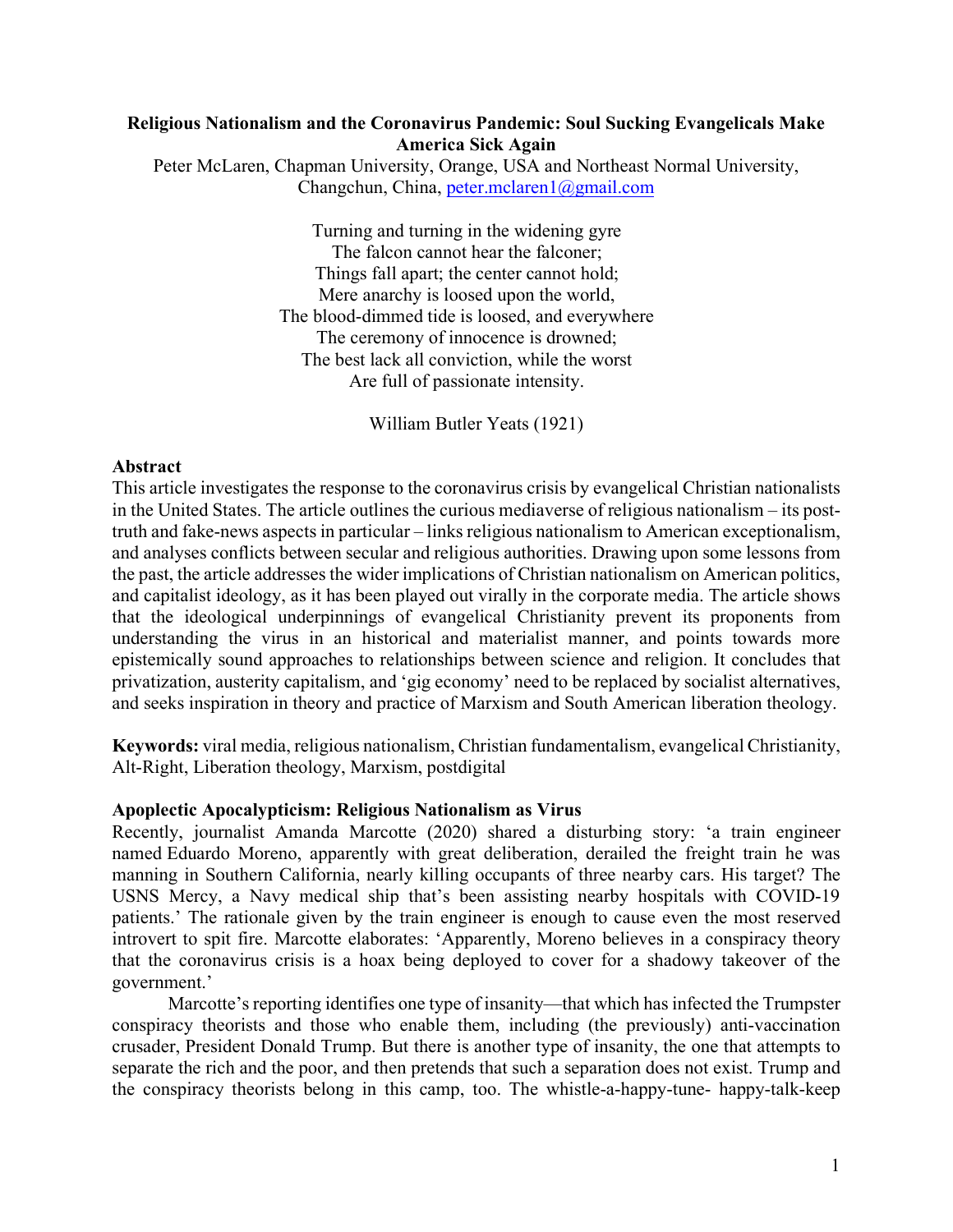talkin'-happy-talk cover up that paints the gross economic inequalities that mark disaster capitalism to be as normal as a spring day with chirping birds has been rent asunder by the coronavirus. Amidst the ideological debris being flung about—from both the right and the left in the daily online philippics against the deep state, what isn't being engaged nearly enough—i.e., what needs a wider and more critical expansion of understanding—is the effect that the coronavirus is having on the powerless and the poor throughout the capitalist world. Tricontinental: Institute for Social Research warns:

Madness engulfs the planet. Hundreds of millions of people are in lockdown in their homes, millions of people who work in essential jobs – or who cannot afford to stay home without state assistance – continue to go to work, thousands of people lie in intensive-care beds taken care of by tens of thousands of medical professionals and caregivers who face shortages of equipment and time. Narrow sections of the human population – the billionaires – believe that they can isolate themselves in their enclaves, but the virus knows no borders. (Tricontinental 2020)

It is clearly recognizable for anyone with the most pedestrian discernment that the poor and powerless in our social order have never been given much consideration by the ruling class politicians and bureaucrats who are supposed to be looking out for the welfare of the collective citizenry.

When it comes to the current coronavirus pandemic, Italian author Francesca Melandri writes: 'Class will make all the difference. Being locked up in a house with a pretty garden is not the same as living in an overcrowded housing project. Nor is being able to work from home or seeing your job disappear.' (in Tricontinental 2020). In this world held captive by CoronaShock, the working class, the daily wage workers and migrant workers from around the globe who manage to survive being killed by the coronavirus, face the horror of not being able to provide food and shelter for their families—assuming that they already have a place to shelter themselves and their loved ones. Some of those who survive will likely end up on the assembly lines of high-tech security companies making IP (Internet protocol) cameras—Bosch Security Systems, Canon, Arecont Vision, Avigilon—that will help to monitor them once the coronavirus pandemic is curtailed and life goes on. But it won't be life as usual. It will be life in an updated, refurbished postdigital panopticon (Jandrić et al. 2018, Peters 2020). During the pandemic, Devega (2020) predicts that 'many people will embrace being monitored and tracked. The ability of an authoritarian regime to co-opt that technology — some of which is already in use by Google, for example — is very frightening.'

And in this toxic mix of circumstances—where we are saddled with a president who has claimed that a final US coronavirus death toll of approximately 100,000 to 200,000 people would indicate that his administration has 'done a very good job' (Rupar 2020)—the evangelical community is putting countless numbers of people at risk by refusing to stop holding large church gatherings, and refusing to cease its decades long attack on science. In the United States the evangelical community has found a second-tier messiah in the person of Donald Trump (McLaren and Jandrić 2020a). Christian nationalism in the age of Trump is a religious virus that gives no respite to its host—the commonweal and its enduring search for spiritual and material prosperity. But Trump is no fool when it comes to pleasing his base—he had been cannily throwing them red meat long before his run for president. And as president he is well on the way to defunding Planned Parenthood and, in the mind of many evangelicals, to bringing about the biblical apocalypse.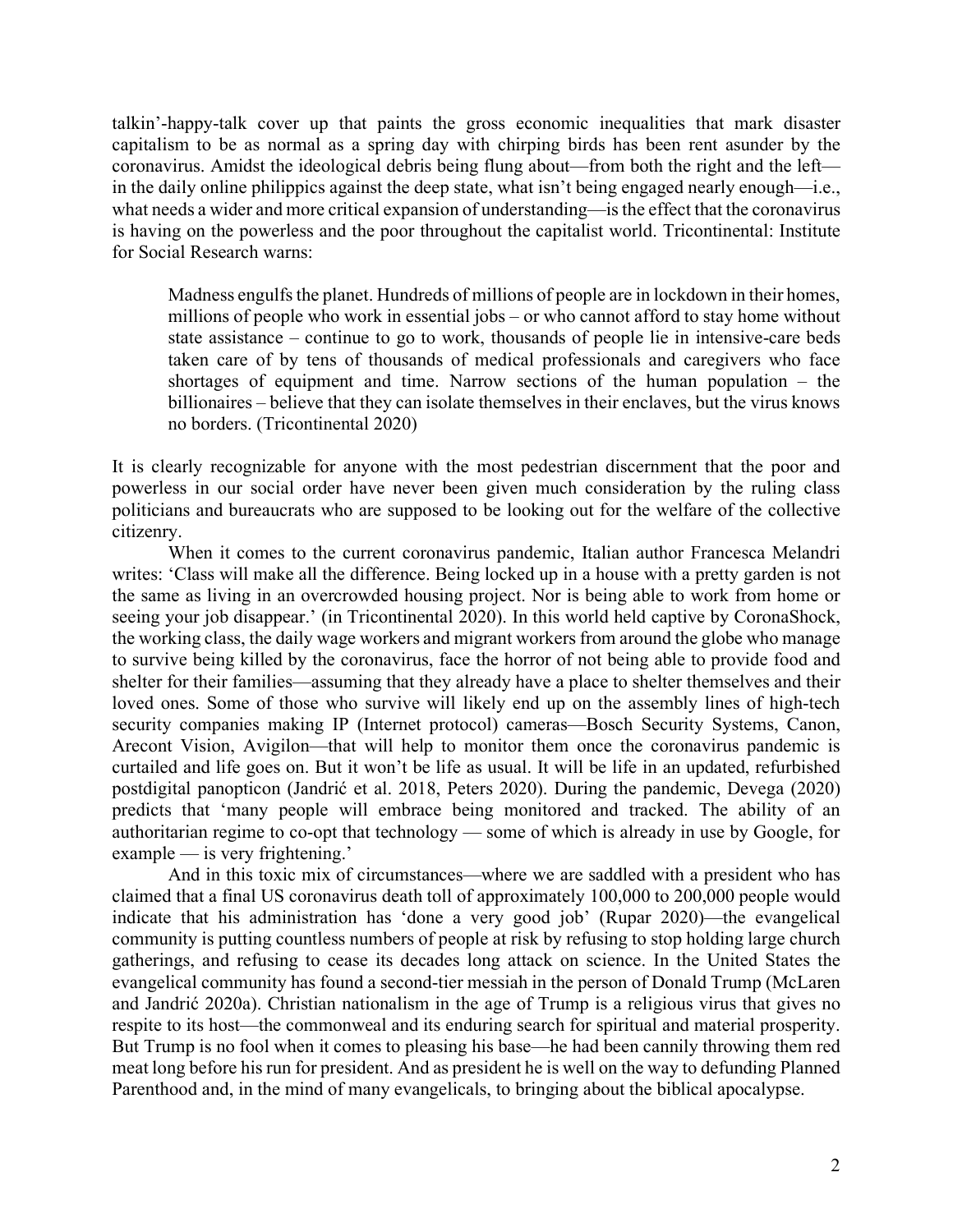Approximately 40 percent of American adults are biblical apocalypticists and believe that Jesus will, or likely will, return to earth by 2050 (Dias 2020). From the time that the coronavirus crisis first appeared on the shores of God's favorite piece of real estate, it made it clear that it is comorbid with Christian nationalism; or to put it another way, Christian nationalism seems to be a co-occurring condition relative to pandemics that reach the shores of America the Beautiful (McLaren and Jandrić 2020a). Some religious scholars, in fact, are in agreement that there is a two-way relationship between religion and nationalism, a mutual reification and buttressing. As Grzymala-Busse (2019) explains,

[i]n this relationship, religiosity defines the nation—and nationalism reinforces religiosity, leading to unusually high rates of national identification with a given religion and high rates of religiosity itself. This mutual reinforcement characterizes countries where religious participation and religious nationalism are both high, such as the Philippines, Poland, Ireland until the late 1990s, or the United States. (Grzymala-Busse 2019)

And while this is certainly true, we cannot blur the distinction between the sacred dimension of religion and profane sphere of the political nation, which remain separate even when they contradict and/or reinforce each other.

I would not want to make the case that Christianity is equivalent to the political state in whose wheelhouse Trump sits in Washington (when he is not playing golf at Mar-a-Lago). But it is increasingly clear that Trump has identified himself with charismatic, Pentecostal and evangelical Christianity, largely for political reasons—they perceive him as a divine instrument of God and are prevalent in key states important for Trump's reelection chances. I am largely against religious states in principle, and have said so when speaking in Israel, or Pakistan, or the West Bank (Palestine). I have always supported freedom of religion within a secular state apparatus open to a wide range of religious faiths. And I have always defended 'the separation of church and state' (Thomas Jefferson's phrase) in articulating my understanding of the intent and function of the Establishment Clause and Free Exercise Clause of the First Amendment to the United States Constitution which reads: 'Congress shall make no law respecting an establishment of religion, or prohibiting the free exercise thereof...' (see McLaren and Jandrić 2020b) Despite what it says in the Constitution, the virus of Christian nationalism boasts no need of critical sobriety and less need for metropolitan intellectuals with their incessant insistence on finding new ways to clamp down on what they see as the necessary separation of church and state. Christian nationalism is a sickness that poisons every reservoir of hope and possibility with a fatal hubris. For decades, the messages of prosperity preachers have hollowed into my mind, sometimes in the form of a revolving worm announced by a roll of thundering apocalyptic prose and on other occasions like a flaming corpse decamped from the grave of undiscovered history. And in my most paranoid moments they take the shape of unclean spirits shooting like roman candles from some pungent, weed strewn sepulcher right out of *Buffy the Vampire Slayer*.

On the surface Christian nationalism may seem about as dangerous as the skeletons that spring from the crypt at Spook-a-Rama, courtesy of Deno's Wonder Wheel Amusement Park on Coney Island. But that would be a serious miscalculation. What cannot be denied is that Christian nationalism in the age of Trump and his disaster capitalism cabinet stalks the halls of the White House and the nation's airwaves like Marx and Engels' hobgoblin rudely awakened from the depths of oblivion. Former evangelical Frank Schaeffer states: 'We're at a time now when the naked lickspittle enablement of Donald Trump by his evangelical followers is more horrifying than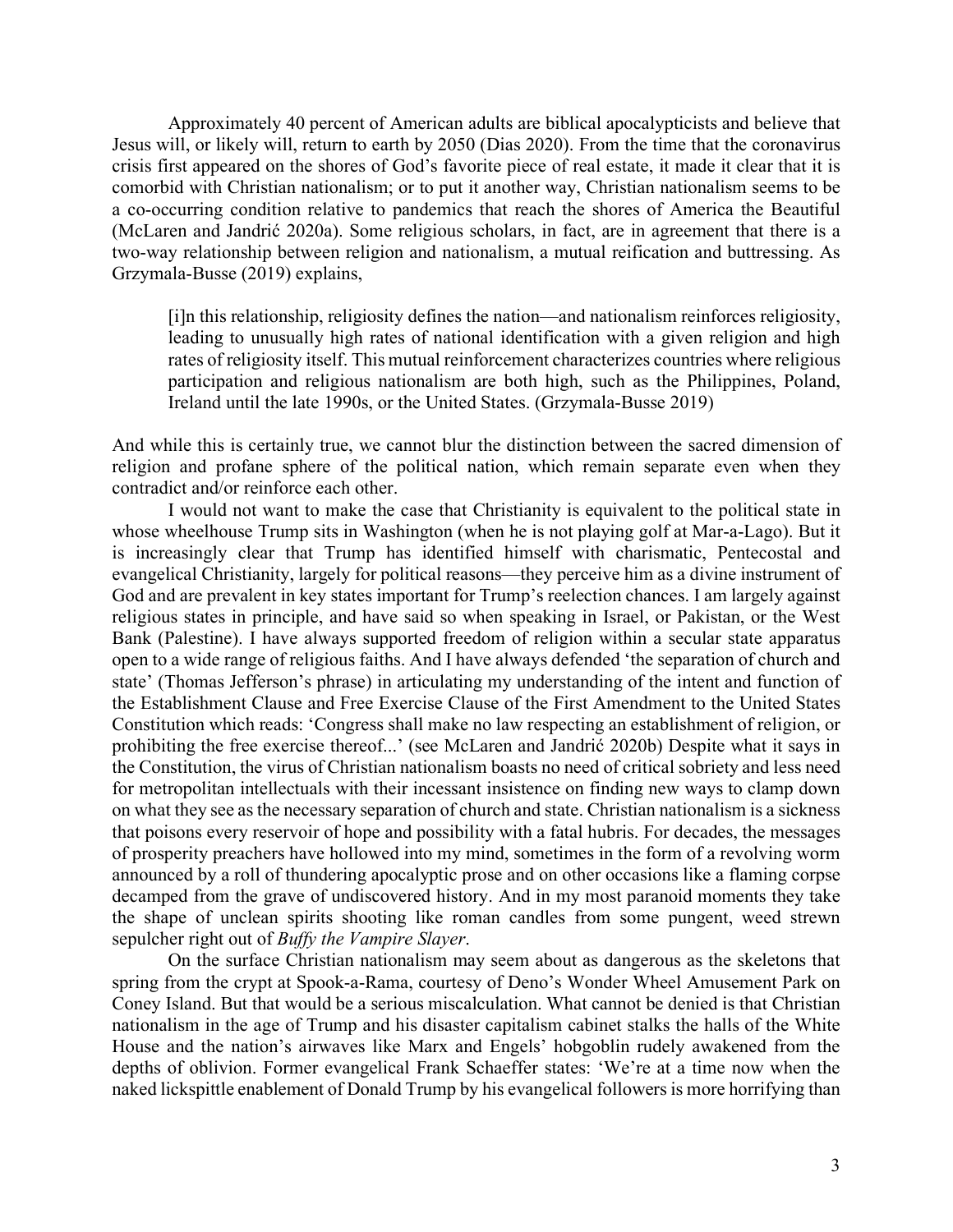ever…' (Schaeffer in Boggioni 2020a). He goes on to say: 'When we come to this time of COVID-19 overtaking our country, a literal life and death issue, we see two things very clearly…. One is the utter moral bankruptcy of this leader who pits himself against governors trying to save their people, and the second is the utter moral bankruptcy of evangelical, the white evangelical voter' (Schaeffer in Boggioni 2020a).

After being placed in charge of the coronavirus crisis, the first action undertaken by Mike Pence was to form a prayer circle with evangelical supporters. Later, the state of Oklahoma held a state-wide prayer day where megachurch pastors from all over the state appeared with Gov. Kevin Stitt (R-OK) to try and pray-away the coronavirus. And, of course, prayer circles popped up all over the country. That wouldn't be so bad if these titans of Christian power weren't part of a long tradition that was infamously anti-science. Rational and religious minded citizens as well as atheists (and I count myself as among the former group) have no immunity to this type of siege, to this type of Hobbesian war of all against all; we have no Maid of Orléans armor of God that can protect us from the battlefield tactics of idolatrous Trumplar Knights, from this inescapably salty theology creeping up our spine like a winter chill at a Nova Scotian fishing village, from this widespread winnowing of reason, this twitterverse phrasemongering pitched from a Mar-a-Lago golf course caddy shack. The Trump cult who operate like impassioned yet enigmatic, love functionaries for Jesus and the 45<sup>th</sup> president regularly hands over our future to corporations (which Chomsky refers to as 'private tyrannies') (in Falcone 2015), a measure tantamount to having a spiritual death wish that will surely lead to self-destructive turmoil, if not a fate more harrowing than even end times prophets can wrench from the moribund secrets hidden within ancient scrolls discovered on episodes of *The Naked Archeologist*.

#### **The curious mediaverse of religious nationalism**

The Trump cult places in counterpoint the endless sweep of falsehoods about the coronavirus and the turbid, unyielding faith of those who propagate such falsehoods (see Peters, Jandrić and McLaren 2020a and 2020b). While we lack at present 'a set of evidentiary standards for establishing the empirical existence of religious nationalism that goes beyond the invocation of religious motifs and symbols in politics' (Grzymala-Busse 2019), it seems reasonable to assert that religious nationalism is alive and well among Trump's evangelical Christian base—and it's not pretty. According to Anna Grzymala-Busse (2019), religious nationalism, especially in the Christian world, 'has shaped the very definition of legitimate citizenship, delineating the nation and privileging some political actors and visions in making public policy, obtaining electoral support, and building states.'

Religion, as it relates to 'behavior, belief, and belonging' is extremely ramped up among evangelicals, in terms of 'attending religious services, evangelizing, and taking part in communal religious activities such as Bible study or prayer.' According to Grzymala-Busse (2019),

Belief is an internalized and personal adherence to the doctrine and to the sacred: the personal level and kind of faith, acceptance of doctrine, and relationship to the deity, the sacred, and religious teachings. Belonging, or affiliation, is a much weaker connection: it may simply consist of self-identification or a nominal belonging to a given religion.

Grzymala-Busse (2019) elaborates that 'where nationalism seeks political recognition and sovereignty for the nation, religious nationalism does so for a nation first and foremost defined by religion'. She also points out correctly that 'referents of religion are the sacred and the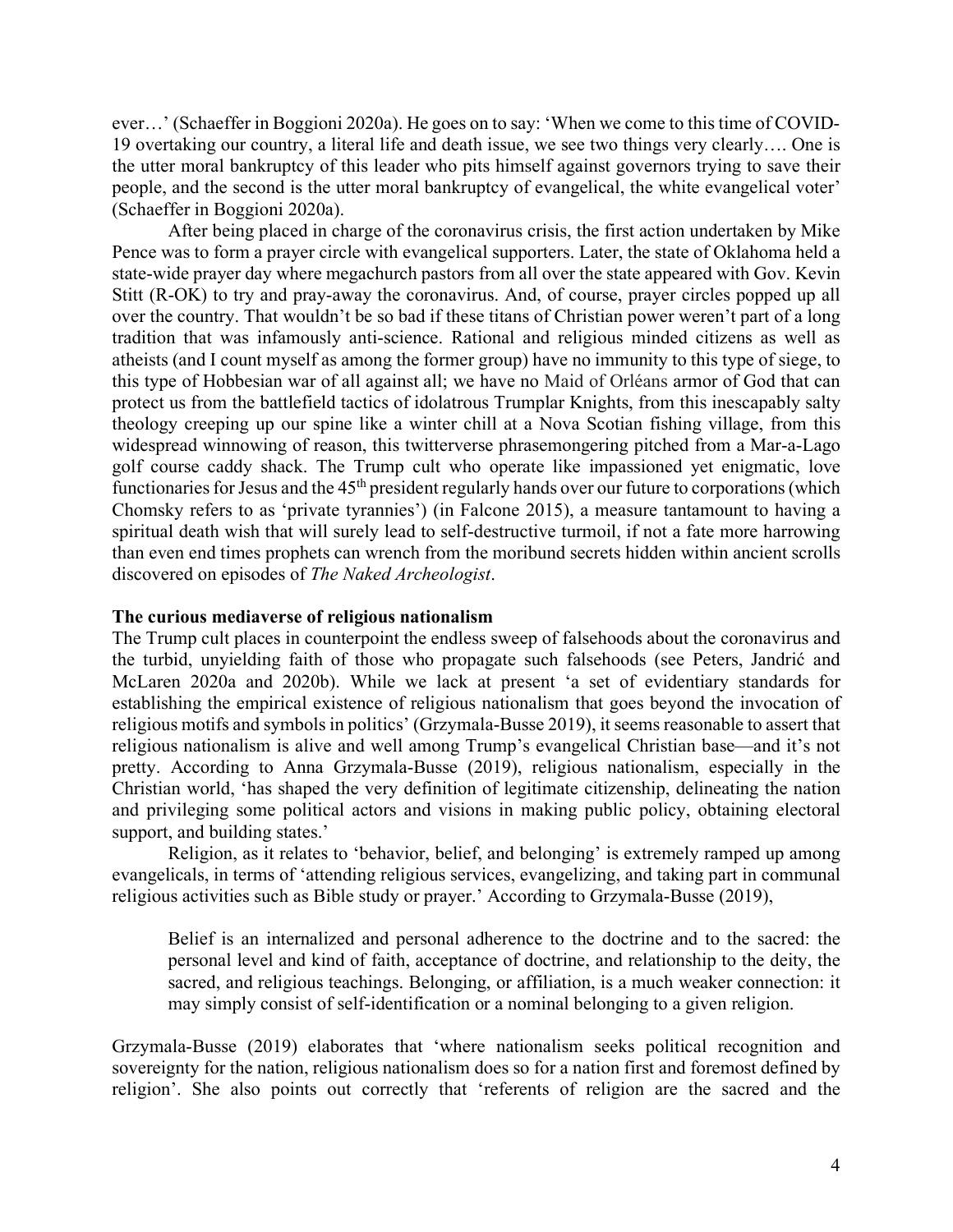transcendental: nations are fundamentally mundane and political'. And I fully agree with the observation that '[w]hether religion and nation replace, reconcile with, or reinforce each other, they are conceptually and empirically distinct.'

Additionally, I would argue that intense activities such as Bible study, prayer, proselytizing, participating in religious pilgrimages and peregrinations, contributing to religious publications, and attending religious performances can create the contextually specific conditions of possibility for religion nationalism once the tribal conditions in American politics are met for the creation of a patriotic Protestant temperament. And once Trump was elected, reshuffled the government, and began to communicate through Twitter, the tribal conditions were set in place. Twitter for Trump is equivalent to the microphone at the lectionary of a church. From here he can dictate the catechism for the day's events. The compatibility and mutual buttressing between the secular state and the evangelical community redounds to the Trump administration, solidifying his Christian base while accentuating the chasm between the illegitimate state and the 'true' religious calling of the country to bring freedom to all nations of the world, whether this includes imposing sanctions or bombing those countries back to the Stone Age.

The Hebraic idea of a people enjoying a special covenant with God has had an impact on Northern Irish, Afrikaaner and Israeli nationalism**—**and also on US nationalism **(**Grzymala-Busse 2019). The narratives of nations as divinely 'chosen people' have merged religious and national identities in these countries and I would say that Trump's moving of the US embassy from Tel Aviv to Jerusalem certainly has secured the gratitude of many Israelis and Christians who believe that this action brings the world one step closer to Armageddon and the coming of the Messiah for Christians this would mean that Jesus would establish the Kingdom of God on earth and 'true' Christians who had repented their sins would receive heaven as their reward. The pandemic for some is seen as a 'divine reset.' Get ready! The locusts having been swarming in East Africa, wildfires have ravaged Australia, and the golden trumpet was shaken free from angel Moroni's hand on top of the Salt Lake Temple during a recent earthquake (Dias 2020). While it might be that those totemic entities know as sports have displaced religion as the chief factor in human group relationships in the US, religion is still going strong. Just witness how many Americans today believe in angels. Some reports say 8 in 10 (CBS News 2011).

Alt-right ethno-nationalist movements are identifying with Nordic symbology (just look at the symbols on Alt-right shields during their confrontations with Antifa). Are they seeking historical continuity with the inhabitants of Ragnarok? Are they seeking The Twilight of the Gods, where Odin and the Fenrir wolf will fight each other to the death? And where Loki will go against the Aesir, and fight Heimdall to the death. Will Tyr and the watchdog Garm that guards the gates of Hel kill each other? Stay tuned for a new season of The Coronavirus Dating Game, where participants will compete to find couples who are still alive in New York City. Clearly, as Grzymala-Busse (2019) puts it, '[r]eligious nationalism thus reinforces popular religiosity—and that religiosity becomes a marker of who belongs to the nation and who is a "true" member of the national community.' This statement could not be more apposite than in the US today given the anti-Muslim policies of Trump, and the hostility towards migrants, immigrants and those seeking refugee status as a result of experiencing persecution in their own countries.

And of course, there are other attitudes that accompany religious nationalism that are associated with cultural homogeneity and the preservation of national traditions. These include 'natalism, redistribution to members of the religious nation, the preservation of national religious symbols and traditions' (Grzymala-Busse 2019). In contrast, religious nationalism 'holds little affinity for increased diversity or change in national composition' (Grzymala-Busse 2019).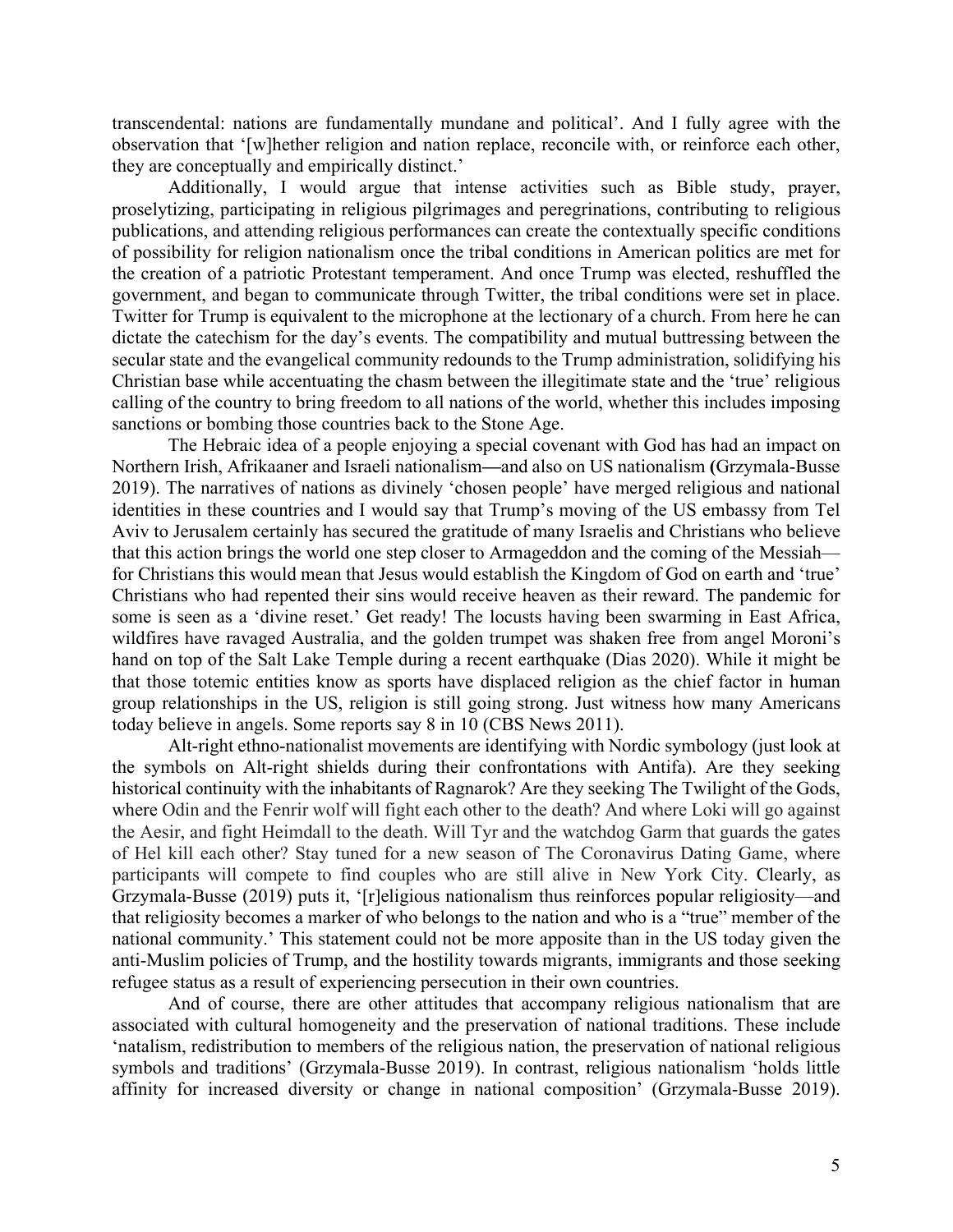Religious nationalism thus correlates with 'high levels of hostility toward immigrants and other new groups that dilute the existing national identity (Grzymala-Busse 2019). And, of course, there is an antipathy towards stem cell research, abortion rights, same-sex marriage, divorce and other issues that are related to public policy.

Conflicts between secular and religious authorities reinforce old borders as well as breed new borders, and borders are prone to propagating violence. Give me a border and I will show you an enemy! Some evangelical Christians who argue that Christianity is under attack in the United States have motivated Christian militias to prepare for a holy war against the deep state. Religion and nation, God-talk and nation-talk, those contentious and toxic analogues, tend over time to genuflect towards conflict—if not outright violence. That is the nature of this virus. Is it any wonder that the NRx movement refers to Trump as the 'God-Emperor' who has the power and will to 'restore order to an immigrant-flooded nation under the thumb of a progressive mediaacademic complex ― "global Jewry," in neo-Nazi-speak' (O'Brien 2020). O'Brien writes that

[t]he neoreactionary movement, also known as 'NRx' or 'Dark Enlightenment,' is a geeky subset of the racist, misogynistic far-right that has festered in Silicon Valley's libertarian circles for over a decade, especially within the cryptocurrency community. Its members revere [Peter] Thiel, microdose LSD and gussy up totalitarian ideas with a pseudointellectualism that creates a moral pretext for them to undermine ― 'engineer,' they might say ― democracy. (O'Brien 2020)

#### **Surrounded by Madness: Are You Freaking Kidding Me?**

And to say that Christian nationalism (I would link this to the prosperity gospel ideology which is deeply imbricated in the logic of capitalism, that is, the ruling ideas which Marx argued are inextricably braided to the ideas of the ruling class) is plague-infested would be an insult to the power of the plague. If the prosperity preachers are wincing from criticisms by fellow evangelicals, they certainly know how to hide it as they continue to double down on their convictions. Their embrace of Trump—who before his presidency rarely ventured into spiritually loaded territory has been widely documented and commentaries that have offloaded scathing criticism are not difficult to find. The evangelical community continues to preen itself as the spokesperson for the correct trajectory of today's political Christianity and in doing so has proclaimed Donald Trump as the new Christian messiah (McLaren and Jandrić 2020a). We've all seen their performances on television or in person—the flair, the fanfare, the bargain basement pageantry, the carnivalesque world of sensations. Have you ever seen a video of Paula White speaking in tongues? Just watch some old reruns of Robert Tilton's show, *Success-N-Life*, and you might see where she got some of her tongue-twisting blubbering. (Personally, I prefer Tilton's haut couture *glossolalia*, he's the Donald Trump of charismatic prayer language, the king of sanctifying gibberish—apologies to Pat Boone). Mahte Ke Sodoebo! Koda Basanda Andanda de Bosoto! BeeSee DeeEeTee Labo! Hey there Bobby Lee, and howdy Jimbo, have you tried Jim Bakker's 'Silver Sol Liquid' that he says can diagnose or cure coronavirus illness, you know, Covid-19. It's been effective against SARS and HIV. Wiped them right out!

Yes, this type of religion tainted ideological muck is suffused all around us: A Chuck E. Cheese attempt at creating a rarified air of sanctity, a pantheon of kitsch religious props, an obsessive overlighting of the preacher on center stage clog dancing to the delicate harmony of a Cheyenne Frontier Days tie-down rodeo act. The whacky outpourings of the preacher, declaimed before a wildly effusive live audience, is often compelling in its allusive religiosity and emotional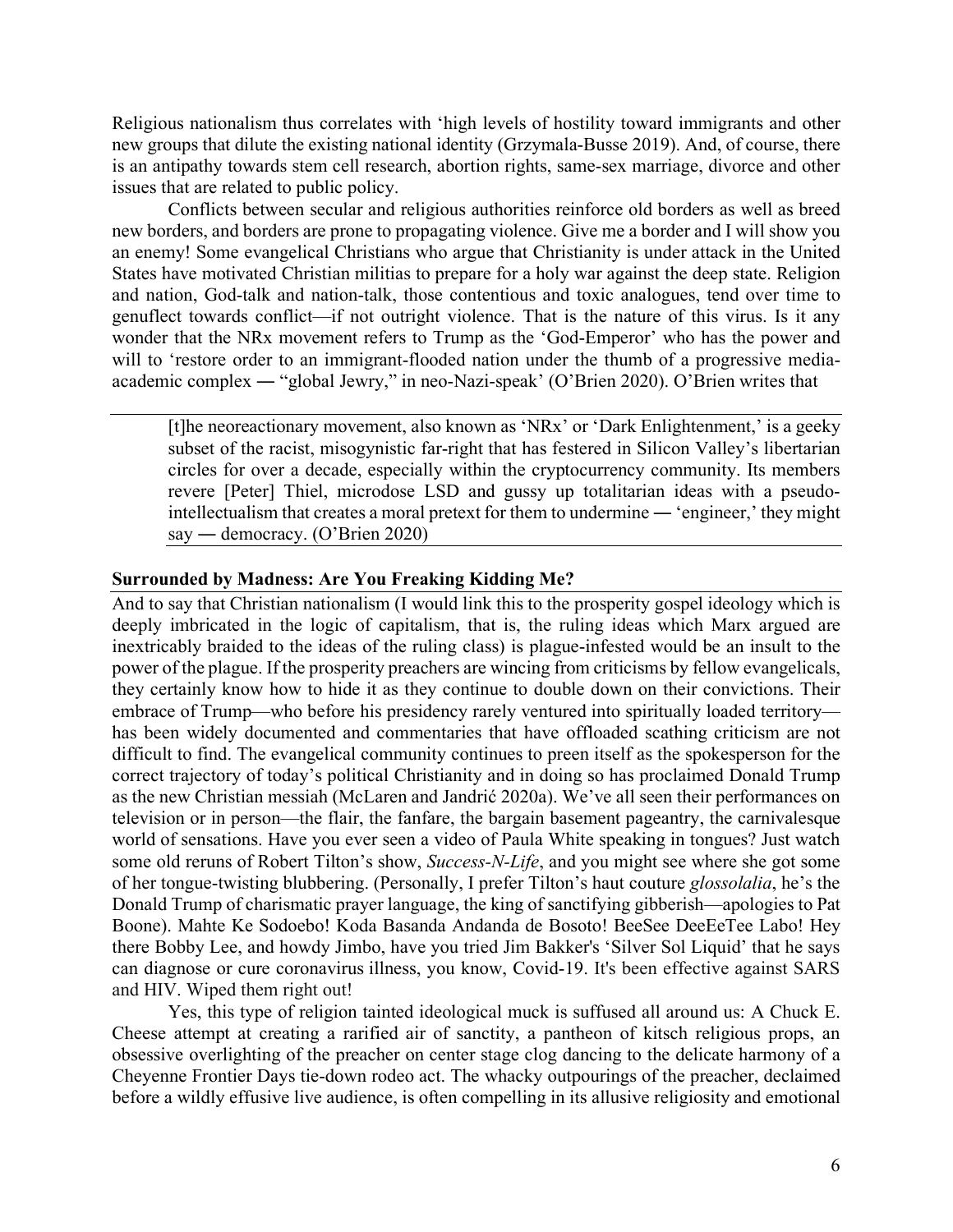spirituality — Thank you Jesus! Praise God! — yet devastating in its theological barrenness pushing scripture beyond its semantic and semiotic limits. Betty, put down that textbook on evolution! I've been telling you since you were in kindergarten that human beings co-existed with dinosaurs and maybe even tamed some of the smaller ones and kept them as pets. Didn't you watch the Flintstones when you were growing up? No—you were too busy watching that communist Mr. Rogers! A splashy aestheticism stands in for what we might hope to be the sepulchral depths of an impassioned religious celebration. Preaching while enthralled with the sensation of being enthralled—it all boils down to this.

We might profitably entertain this preponderance of delusion by asking the following questions: Could this spectacle be traced to the Hebraic idea of the covenant which is revealed in the narratives of nations as divinely 'chosen people'? Could it be tied historically to the advent of 'confessionalization' or the Protestant Reformation (see Grzymala-Busse 2019)? Could this type of spectacle be a twentieth century remnant of biblical literalism or the detritus of an arch monasticism so spiritually claustrophobic that it finally led to a mass exodus to the cities? Could religious hysteria have slowly trickled down through the ages, only to be rekindled in big tent revivalism and the eventual appearance of the praise-be-to-God-amening-hallelujahing Grahams, Falwells, Robertsons, Swaggarts, Whites, Tiltons, Bakkers and others of this grandstanding, selfserving ilk? Could it be that God is having a Kayleigh McEnany-type meltdown? Or can the spectacle be traced to something more recent? A sloppy metaphysics spun from the lecture halls of Liberty University perhaps? An overweening estimation of the power of suggestion? An increased gray matter volume in the anterior cingulate cortex that can be correlated with inclinations towards social justice, Christian morality, Aristotelian ethics and liberation theology as opposed to those with increased gray matter volume in the amygdala (which is part of the limbic system concerned with emotions) that could be associated with alt-right adjacent evangelical Christianity and political conservatism? Could it be the rise of radio shock jocks such as Rush Limbaugh, whom President Trump honored with the Presidential Medal of Freedom?

#### **Some Lessons of History**

Indeed, the pathological logic and demonic invective of rightwing broadcasters like Rush Limbaugh could be a contributing factor to the madness that surrounds us (see McLaren and Jandrić 2020b). (Don't you feel Falwell must be one of Limbaugh's dittoheads? Can't you just picture Jerry Falwell Jr. in Miami, his scarf billowing in the night air as he drives his convertible into the parking lot of his favorite dance club, listening to Rush on the radio?) Or, simply put, is the lock-step attachment of evangelicals to Trump more of a case of just plain hypocrisy on the part of the contemporary evangelical leadership? Surely there is much more to the story. And there is. Benjamin E. Park (2018) writes that the during times of national or international crisis, the power of religious rhetoric is a force that can always be counted on historically to focus on and reinvigorate the idea of American nationalism. And in recent years its singular purpose has been to connect Christianity with the Republican Party, which can be seen in the Moral Majority's ascension to the national stage in the 1980s and its connection to Ronald Reagan and the Republican Party (Park 2018).

But we can see explicit religiosity and conservatism reaching back even earlier to the framers of America's federal government who 'sought a distinction between denominational influence and state power—so much so that evangelical observers critiqued the Constitution as a "godless document"—partisans quickly capitalized on the power of religious rhetoric in political debates' (Park, 2018). In the Age of Revolutions, which included both the French Revolution and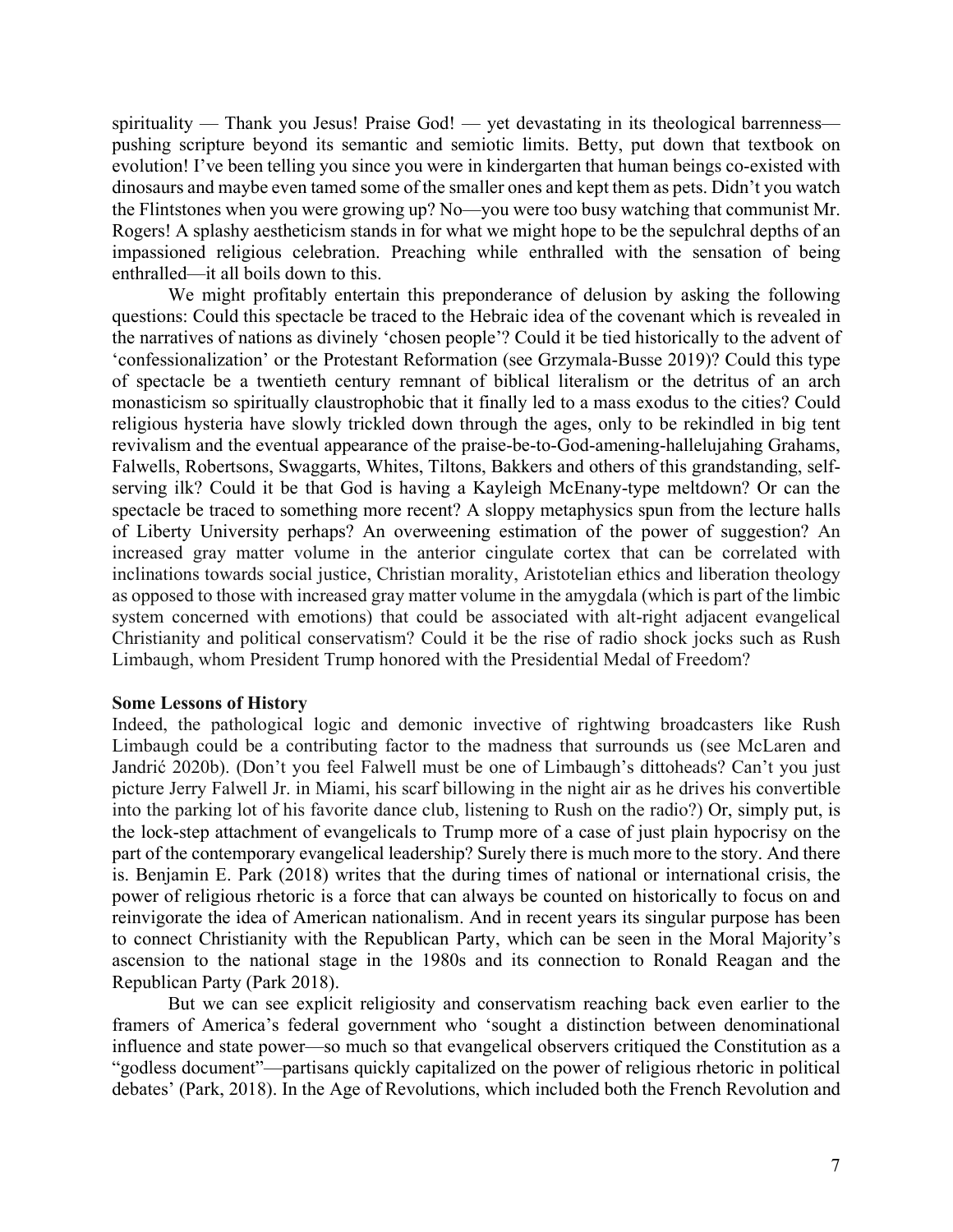the American Revolution, key figures turned to Biblical figures for inspiration. According to Park (2018), French philosopher Jean-Jacques Rousseau, for instance, 'looked to Moses as the premier example for turning a "national body" into "a political Body" that lived together with stability and peace.' In Germany, Friedrich Schlegel 'argued for a symbiotic relationship between religion and politics' (Park 2018).

The French Revolution caused American leaders to become concerned about the violence into which France descended, promoting 'competing theologies of national belonging' (Park 2018) and caused some politicians to rationalize French anarchy and violence as a result of a lack of religious devotion among its citizens. The French revolution influenced America's concept of exceptionalism and placing Christianity at the center of the idea of patriotism (Park 2018). There was fear that the French Revolution was a threat to Christianity globally. And the influence of writers such as Thomas Paine became a concern of major significance since he was in favor of banishing religion from society and embracing secularism in its stead and embracing the Enlightenment commitment to universal rationalism as a challenge to religious authority and authoritarianism. Consequently, Park (2018) writes that '[i]n a world of growing secularism, the United States is presented as a last refuge for explicit Christian devotion.' And in recent times, burgeoning religious nationalism has 'even made possible one of the unlikeliest of alliances: the loyalty between evangelical ministers and Donald Trump'.

#### **The Corona Prom King**

The ideological hieroglyphics directing Trump's thinking are not hard decipher, as Bob Cesca makes clear when he writes:

During a presidency that's beyond satire, no one really anticipated that Trump's Red Hat militia would end up being a death cult, but here we are. The cult's warped calculus is basically this: Trump will only be re-elected with a prospering economy, but if COVID-19 decimates the economy, Trump could lose. So we have to save the economy, literally at any cost, even if it means we have to sacrifice older Americans (who typically vote Republican). (Cesca 2020)

Trump's evangelical base seem to be adhering to their Master's logic. And besides, Kathaleen Wall, a member of the Texas State Republican Executive Committee and a candidate for Texas' 22nd Congressional District, is euphoric that the coronavirus has a silver lining: it's going to save more people than it kills this week — because abortion clinics in the state of Texas have been closed (Chapman 2020a). I am certain most of Trump's salvation corps would agree. The evangelical community—who are less likely to be seen wearing a protective mask while shopping at the local Piggly Wiggly than their scientifically minded atheist brethren—has received an upsurge of attention during the coronavirus crisis.

Journalist Catherine Stewart disagrees that Christian nationalism is equivalent to a religion, since she notes the positive things many evangelicals and other Christians are doing with respect to the coronavirus crisis. She prefers to view Christian nationalism as a political ideology 'that cloaks itself in religious rhetoric' and as a political movement 'that put Trump in power' (cited in Chapman 2020b). She writes: 'the movement promotes an anti-science culture … that has obviously contributed to our inability collectively to address this crisis in an evidence-based fashion. Misinformation is rife in those hyper-conservative and highly politicized religious communities that were all in for Trump.' (Chapman 2020b).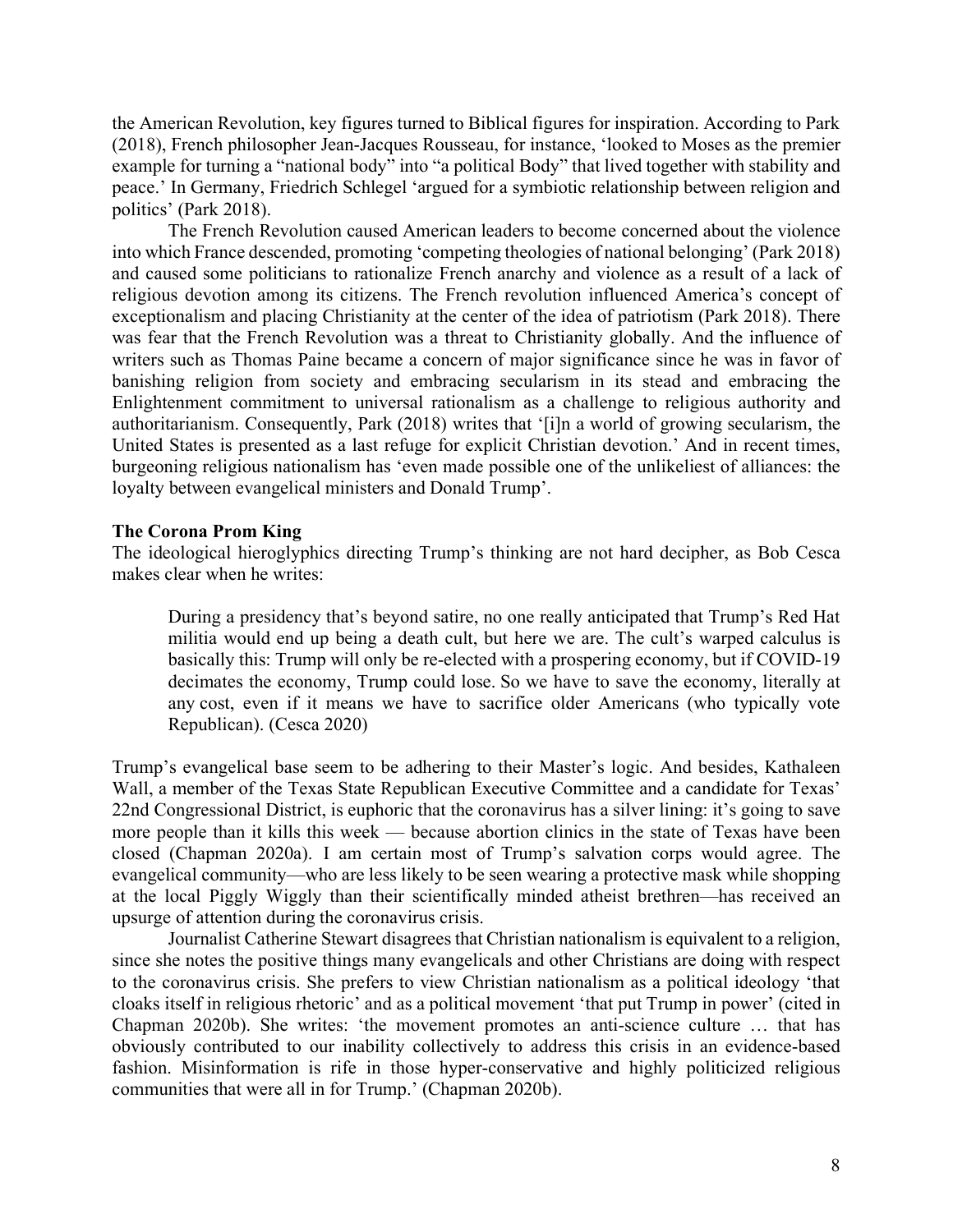Trump has boasted about his effectiveness in mobilizing the country against the coronavirus crisis but Amanda Terkel has shown the extent to which Trump downplayed the seriousness of the coronavirus when it first showed up in the US. This timeline is worth quoting in full:

On Feb. 10, he repeatedly predicted ― at a meeting with governors, at a campaign rally and in a Fox Business interview ― that the coronavirus would no longer be a problem by April. He then made this claim at least three more times a few days later.

'Now, the virus that we're talking about having to do ― you know, a lot of people think that goes away in April with the heat — as the heat comes in. Typically, that will go away in April. We're in great shape though. We have 12 cases ― 11 cases, and many of them are in good shape now.' [Feb. 10]

'Looks like by April, you know, in theory, when it gets a little warmer, it [miraculously](https://factba.se/transcript/donald-trump-speech-kag-rally-manchester-new-hampshire-february-10-2020)  [goes away.](https://factba.se/transcript/donald-trump-speech-kag-rally-manchester-new-hampshire-february-10-2020)' [Feb. 10]

'I really believe they are going to have it under control fairly soon. You know [in April,](https://factba.se/transcript/donald-trump-interview-trish-regan-fox-business-february-10-2020)  [supposedly, it dies](https://factba.se/transcript/donald-trump-interview-trish-regan-fox-business-february-10-2020) with the hotter weather. And that's a beautiful date to look forward to.' [Feb. 10]

'We think and we hope, based on all signs that [the problem goes away in April.](https://factba.se/transcript/donald-trump-interview-geraldo-rivera-february-13-2020)' [Feb. 13] 'There's a theory that, in April, when it gets warm ― historically, that has [been able to kill](https://factba.se/transcript/donald-trump-remarks-border-patrol-council-february-14-2020)  [the virus.](https://factba.se/transcript/donald-trump-remarks-border-patrol-council-february-14-2020) So we don't know yet; we're not sure yet.' [Feb. 14]

'I think it's going to work out fine. [I think when we get into April,](https://factba.se/transcript/donald-trump-interview-fox-10-phoenix-kari-lake-february-19-2020) in the warmer weather, that has a very negative effect on that and that type of a virus.' [Feb. 14]

On Feb. 10, there were [12 confirmed cases](https://coronavirus.jhu.edu/map.html) of COVID-19, the illness caused by the coronavirus, in the United States, according to Johns Hopkins University. Now there are [nearly 200,000.](https://coronavirus.jhu.edu/map.html) And on Tuesday, the death toll in the U.S. [surpassed 3,000,](https://www.washingtonpost.com/world/2020/03/31/coronavirus-latest-news/) making the virus more deadly than the 9/11 terrorist attacks that reshaped much of American life. Who knows how many people will have died as the result of the coronavirus by the time this article sees print? (Terkel 2020)

Trump has referred to the Covid-19 as the 'corona flu', minimizing its potential to wreak lethal havoc on the US population. Geriatric populations especially are at major risk. Mike Davis (2020) reports that the death rate among those over 65 is 23% in Italy, and 18% in Britain. Because of the shortage or unavailability of test kits, containment in the US is virtually impossible and without testing it is difficult to ascertain the size of the infected population. Davis (2020) reminds us that 'this virus is mutating as it courses through populations with different age compositions and acquired immunities.' Davis (2020) also points out that 'even if the virus remains stable and little mutated, its impact on under-65 age cohorts can differ radically in poor countries and amongst high poverty groups.' Davis admonishes journalists and Western governments for egregiously ignoring the threat of the coronavirus to the global poor. He warns us that '[t]he only certainty is that rich countries and rich classes will focus on saving themselves to the exclusion of international solidarity and medical aid. Walls not vaccines: could there be a more evil template for the future?'

The US was woefully unprepared for previous flu seasons and its hospitals were unable to cope with those who became stricken as a result of 'profit-driven cutbacks of in-patient capacity' which resulted in a shortage of medical supplies and hospital bed availability. Davis notes (2020) that 'ER conditions in such institutions are already unable to cope with seasonal infections, so how will they cope with an imminent overload of critical cases?' Already '380,000 nursing home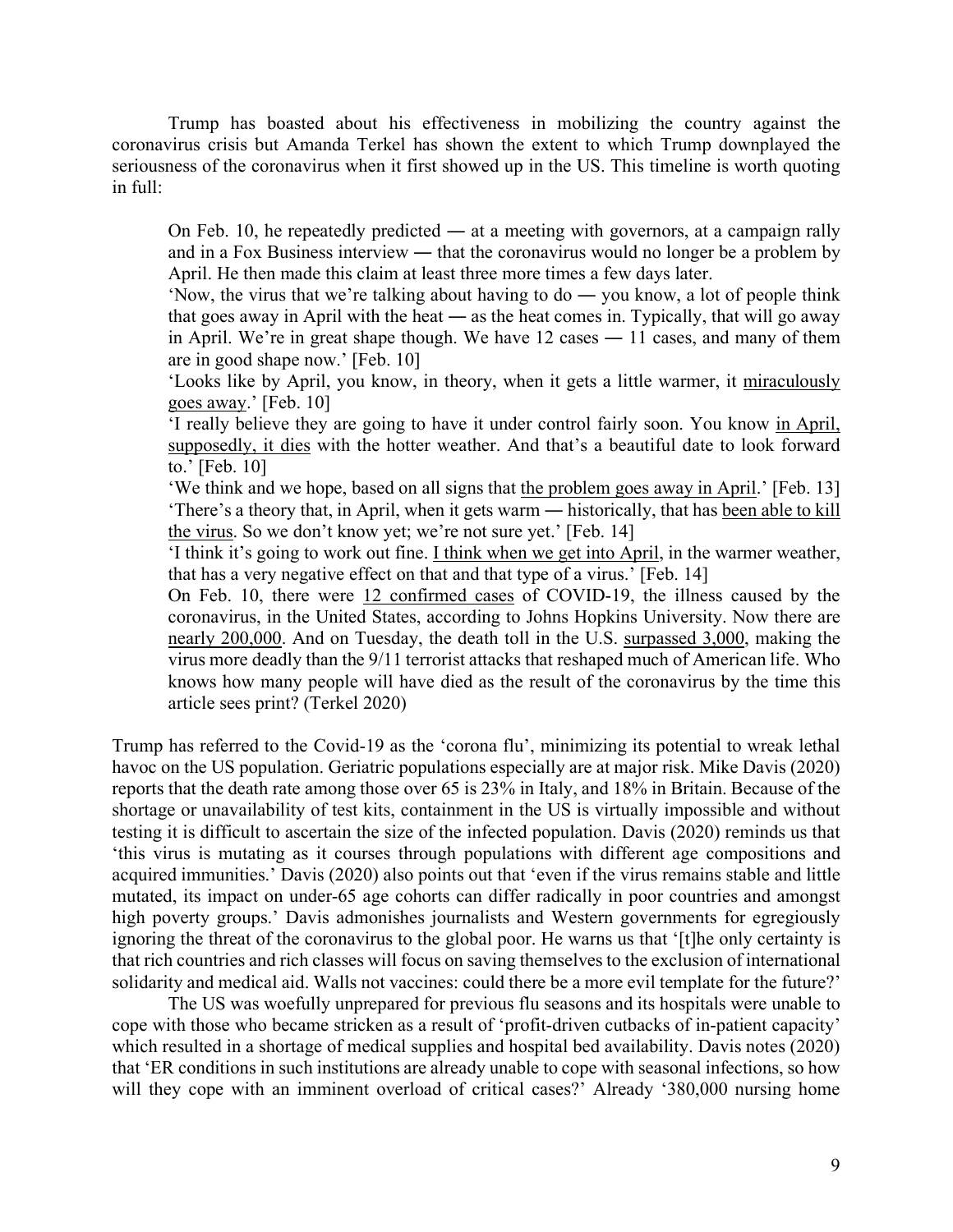patients die every year from facilities' neglect of basic infection control procedures'. Nursing homes are very likely to become 'coronavirus hotspots'. Davis (2020) underscores the unwillingness of Big Pharma to participate in the development of new antibiotics and antivirals, remarking that '[o]f the 18 largest pharmaceutical companies, 15 have totally abandoned the field'. They are more interested in producing profits by churning out tranquilizers, pain killers, and Viagra. Davis warns that '[a]s the antibiotic revolution is rolled back, old diseases will reappear alongside novel infections and hospitals will become charnel houses'.

#### **Small Hands, Big Lies**

The role of the 'big lie' in Germany's WWII persecution of the Jews is often attributed to Goebbels and the Nazis and was used to push long-standing anti-Semitism into the unholy precinct of torture, medical mutilation and mass executions. Jennifer Rubin (cited in Burris 2020a) condemns Fox News for spreading what amounts to the Big Lie with respect to appropriate ways of reacting to the coronavirus. She writes:

'In short, Fox News — its anchors, its contributors, its panelists and its guests (e.g., Republican elected officials) — have spread provably wrong information to its viewers on arguably the most important story in our lifetimes,' said Rubin. 'A large percentage of Americans who form the Trump cult and absorb his misleading information (It's like the flu! Plenty of tests!) get their misinformation reinforced by an outlet that seeks as its main goal to support the president.' (Rubin in Burris 2020a)

Clearly Trump is no 1950s Commando Cody type hero, when it comes to a national crisis. Commando Cody defended us from the Radar Men from the Moon. Trump can't make enough test kits available for the American public. In fact, he has clearly exacerbated the crisis by dint of his initial cavalier attitude toward it. And yet, even the medical experts have waffled on exactly how to fight the virus. At first they said that Americans don't need to wear masks, then they changed their minds. Kenen and Roubein (2020) report: 'The agency said the virus spread through "droplets" from coughs and sneezes — but then warned about catching it from people with no symptoms, or even from surfaces, like subway turnstiles or metal shopping carts. It said young people are at low risk — but the hospital beds and morgues of New York called that into question.' And while confusion has reigned supreme among the Trump administration, including its medical teams, what is very clear is that the country should be practicing social distancing and residents should remain in their homes unless they are part of essential services to the community.

Many Trump supporters, however, are flagrantly disregarding the advice of medical experts since they want to show their loyalty to Trump by downplaying the crisis. Hey, let's go to the beach today, honey, it's a nice sunny day! Thanks to the slavish veneration they afford their man-child master in his war against America, Trump's cult followers are more receptive to the idea that the coronavirus should be called the 'China virus.' Hey, let's make the virus the fault of China, to deflect blame away from Trump's ineptitude in handling the crisis! The alt-right and ethno-nationalist movements are going to be inundated with new applications for membership as a result of Trump's racist dog-whistle.

Charles Sykes (2020) reports that evangelical Jerry Falwell Jr.—who is as subtle about his adoration of Trump as the hair and moustache dye on MyPillow CEO Mike Lindell—has held in flagrant disregard the health of his students at his Liberty University, and, by extension, the health of all those with whom his students will come into physical contact. Falwell, who has maintained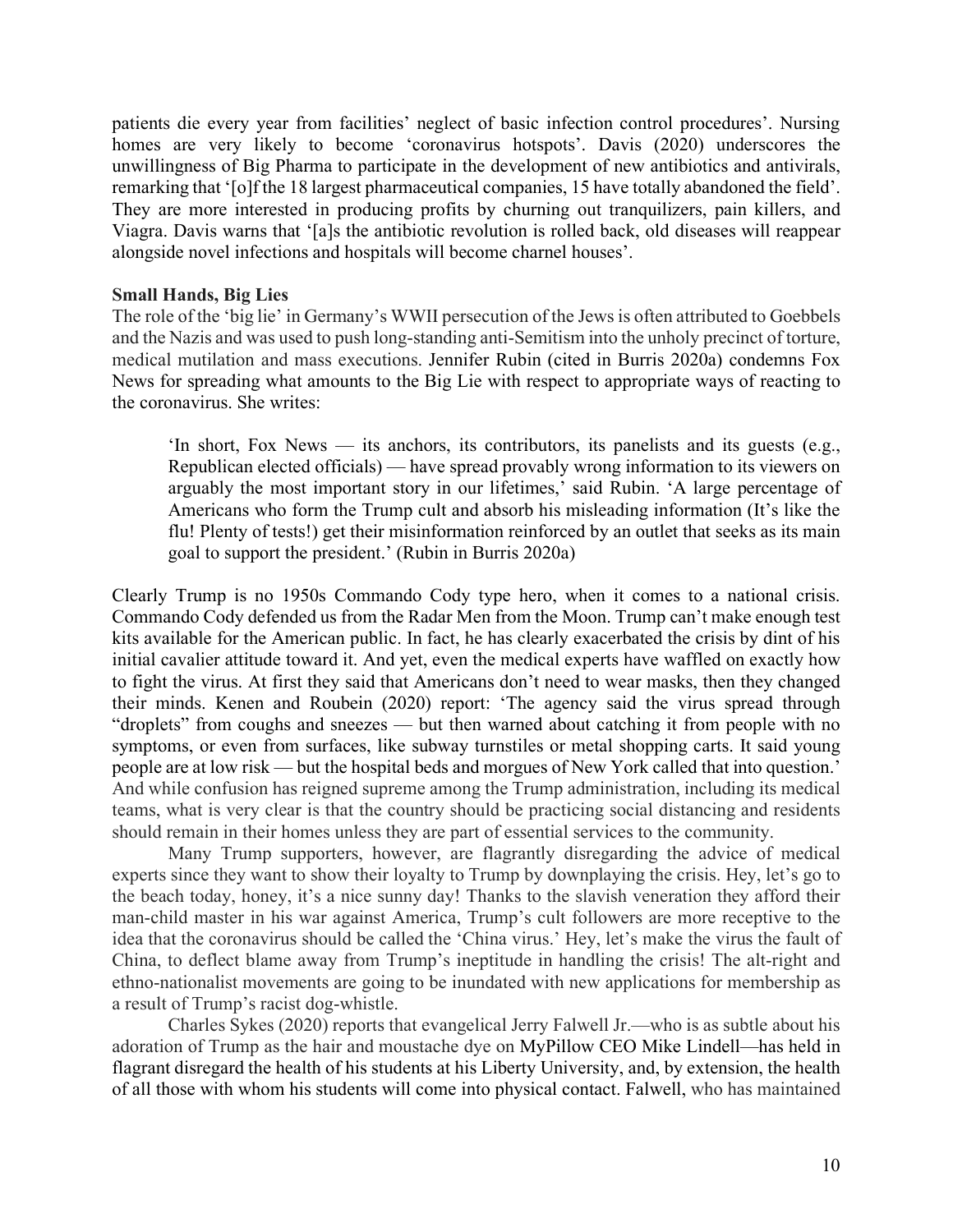that the coronavirus was a plot to hurt Trump and hinted that it could be a bioweapon created by North Korea or China to attack the US, has acted recklessly and irresponsibly. Despite the escalating coronavirus pandemic, several thousand students and professors returned to Liberty University's main campus while the rest of the nation's campuses were locked down:

Falwell, who is the president of the conservative Christian school, defending his decision by insisting that '99 percent of [students] are not at the age to be at risk and they don't have conditions that put them at risk.' That, of course, is factually untrue: young people are not immune. Indeed, last week the Centers for Disease Control and Prevention said more than a third of U.S. patients ill enough to be hospitalized were ages 20 to 54. And of course, even young people who do not become seriously sick can pass the disease to others (Sykes 2020; see Palma 2020a).

S.V. Date (2020) reports that Trump has been trying to convince the American people that he has been a great wartime president who has done a miraculous job in protecting the country from the coronavirus: 'Having sold himself as a great business and military leader despite bankrupt casinos and bone spurs, President Donald Trump faces his greatest challenge yet: making Americans forget the two months he dismissed concerns about a deadly pandemic as a "hoax."' At the time of this writing, Trump's approval ratings are increasing, demonstrating yet again the American public have fallen victim to the swarmy cult of Trump. Trump's evangelical followers can continue to bask in his carnivorous glory.

An immediate challenge to be reckoned with is the idea that the coronavirus can be cured by prayer, or by being implored to touch the television screen by a preacher (very likely close to the commercial break). Sky Palma writes:

One of those people is evangelist Kenneth Copeland…who visited the White House in 2018 for a dinner Trump held with a group of evangelical leaders. Earlier this month, Copeland went viral for a segment he did on this Victory Network channel where he asked his viewers to put their hands on their TV screens in order to receive God's divine protection against the coronavirus. 'Put your hand on that television set,' Copeland said. 'Hallelujah. Thank you, Lord Jesus. He received your healing. Now say it: "I take it. I have it. It's mine. I thank you and praise you for it."' (Palma 2020b)

When the Catholic Church is searching for a miracle to prove sainthood, it is well understood that finding such proof can take years, even decades, of careful investigation, including scientific investigation. Do we really expect those desperate for a cure for, say, liver disease to find the Holy Spirit cascading through the neon, xenon and argon gases that have miraculously combined into the phosphor gas that makes up the cells of their flat screen television set? Or by making such a statement am I admitting to an egregious lack of faith? Will my television set suddenly turn on by itself, in the middle of the night, with an urgent message from John the Baptist that the Second Coming is now in progress?

Since it is unlikely that those pastors under sixty have ever frequented pavilions for pulmonary patients (my father died slowly and painfully of emphysema and hacking coughs and mounds of bloody mucous were a steady fixture of my childhood and adolescence), they may feel that they have been granted divine immunity by the Holy Spirit. Or, should they contract the disease and survive, they can then make the boastful claim that their daily baptism in the Word of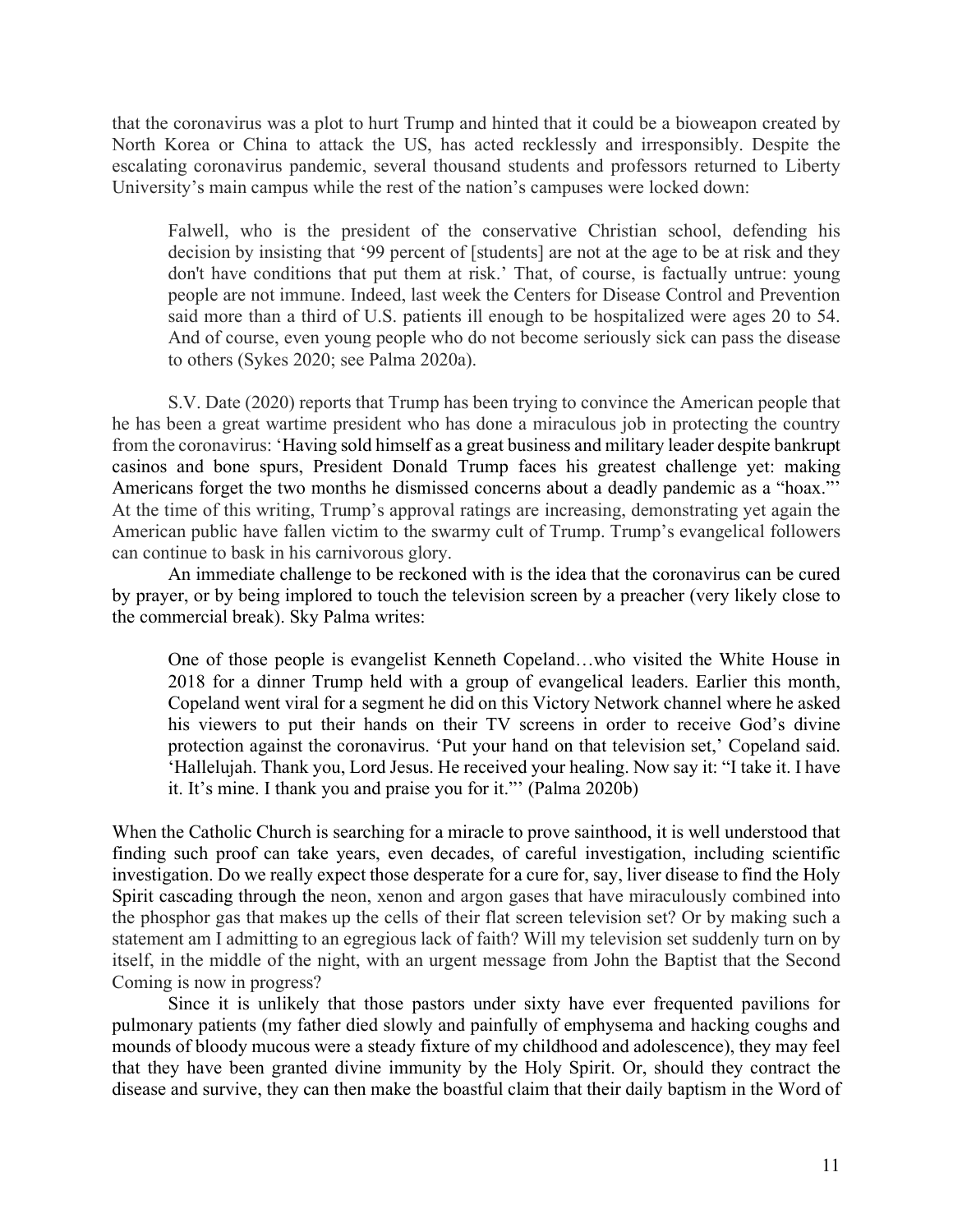God protected them from a painful death. By calling for church services to continue, they willingly subject themselves and the hundreds or thousands who pack their churches to the virus, and this is true even if they hold their church services outdoors. Do pastors think outdoor winds don't carry Christian spittle? Even if that spittle is born again?

Rev. Tony Spell, who defied an order from Louisiana Governor John Bel Edwards against large gatherings in the midst of the coronavirus outbreak, because the good Reverend Spell believes the handling of the coronavirus pandemic is 'politically motivated', was charged on six misdemeanor counts for his actions but, hallelujah, he is going to be advised in court by Alabama's infamous Judge Roy Moore (even though Moore is not licensed to practice law in Louisiana). Moore believes that charging Rev. Spell is a violation of the acknowledgment that God is sovereign in America (Gstalster 2020). And even though he has been charged, Reverend Spell is back at it again, intent on holding more services at his Life Tabernacle megachurch in Baton Rouge, with the justification that Jesus is a physician:

…people's hope is in the house of God…If they do contract the virus, if they have fears of the virus, the church is more essential now than ever to pray with people, to let them know there is a physician in Jesus Christ. He is the healer; come under you all that are weary and heavy-laden, let me give you rest. We were supposed to be at a million and a half body bags and we're at 4,800 so the narrative is false. (Spell in Boggioni 2020b)

Rev. Spell claims to believe the science surrounding Covid-19 but then argues, astonishingly, that because he heard that some people are infected with the virus and recover without even being aware they had the virus, that this somehow justifies his putting his parishioners (and those with whom they may come into contact) at serious risk. For the good Reverend, spiritual healing supersedes medical safety precautions. He also claims that his services are preventing incidents of domestic violence, suicide and starvation by holding his church services (Spell in Boggioni 2020b). In fact, Rev. Death Wish Let-Me-Be-Remembered-As-A-Martyr-Spell is advocating religious fanaticism, calling for Christians literally to die from the coronavirus in the name of religious freedom. He proclaimed that those who 'prefer tyranny over freedom do not deserve freedom'. He also said that 'The bible teaches us to be absent from our bodies so we can be present with the Lord. … So like any revolutionary, or like any zealot, or like any pure religious person, death looks to them like a welcomed friend' (Palma 2020c). Does this sound to you a bit like a Christianized version of the 'Heaven's Gate' cult, whose leaders preached that suicide would allow them to exit their bodily "containers" in order to enter an alien spacecraft hidden behind the Hale-Bopp comet? A nightmare scenario: Aaron Bundy joins Rev. Spell in a Waco-like standoff.

Other megachurch pastors are intent on flouting social distancing guidelines during Palm Sunday and Easter. Kelly Burton, pastor at Lone Star Baptist Church in Lone Star, Texas, wrote: 'Satan's trying to keep us apart, he's trying to keep us from worshipping together. But we're not going to let him win' (in Barone 2020). Fundamentalist Christians, as a spiritual tribe, frequently rally around the idea that they are being persecuted. Remember how indignant Christian evangelicals felt about being 'persecuted' by the vile, evil, satanic greeting of 'happy holidays' because they felt it was an attack on 'Merry Christmas' and Christianity in general? Fox News played this 'persecution' to the hilt. Trump bragged to a conservative student group, Turning Point USA, that he had given the right to speak the words 'Merry Christmas' back to Americans after it was falsely claimed that the White House's 'National Christmas Tree' was renamed the 'holiday tree' under President Obama. Does anyone remember when, in 2003, France criticized the US plan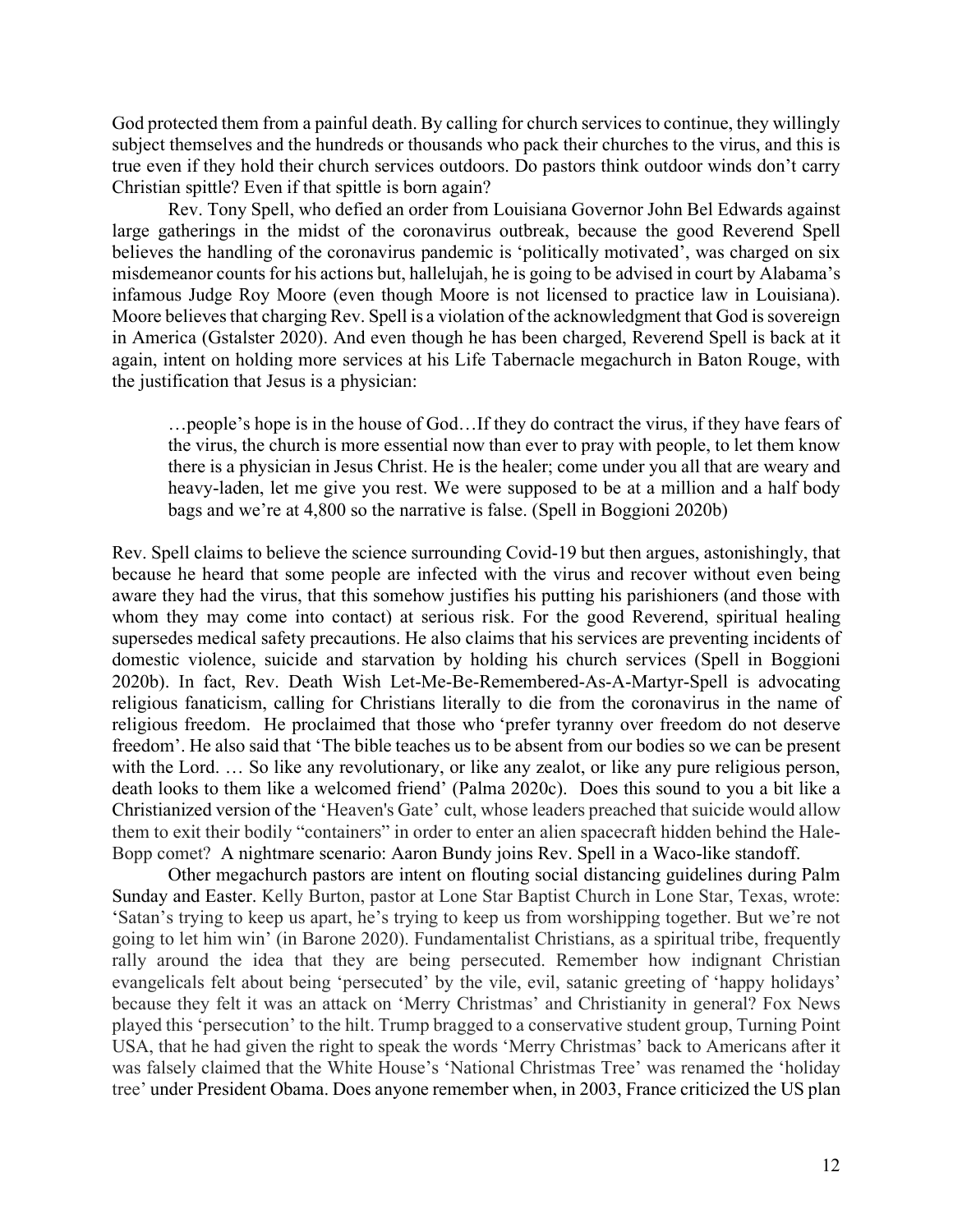to invade Iraq and elected officials in the U.S. House of Representatives decided to rename French fries, "freedom fries"? Fortunately, I'm not ancient enough to recall when, during World War I, Sauerkraut was renamed 'liberty cabbage' and German measles became known as 'liberty measles'.

If evangelical Christians want to understand religious persecution in a more serious vein, they can certainly find valid examples of the persecution of Christians—where those faithful to their beliefs have been exiled, or tortured, or burned alive at the stake. But the idea that Christians are being persecuted for having to hold their church services online—as most college professors have been required to do with teaching their classes during this pandemic—is stretching the notion of persecution to absurd proportions (McLaren 2020). But this Christian persecution complex does serve a purpose. Evangelical congregations can now identify as martyrs—with those Christians thrown to the lions in ancient Rome by emperor Nero. But, seriously, we are talking here about throwing Christians to their laptops so that they are forced to watch their pastors speak in tongues on their computer screens. How traumatizing is that? Have the faithful forgotten that you can now be healed by touching a tv screen while a church service is in progress? And I'm sure God wouldn't discriminate against computer screens. Just ask evangelical preacher Kenneth Copeland. Haven't these evangelicals heard of evangelism, cybertemples and churches, and online prayer chapels in networked environments that can be customized to any religious belief system? Yes, be wary of technology but don't be too fearful that watching a church service in lieu of the real thing is the digital equivalent to being a loser. (Is there anything worse in Trumpworld than not winning?) The public release of the Apple iPhone was regarded as the 'Jesus phone' when it first came out in 2007. And then for those with more conservative inclinations, there is the flip-phone, sometimes called the 'kosher phone', that has no Internet to tempt the user into entering the world of sin—the original model being the LG VX5500, which was released in 2008.

Ammon Bundy of the Malheur Militia (who once led an armed takeover of a wildlife refuge in Oregon) has encouraged Idaho residents to defy the social distancing orders. At a public meeting he told the audience that the coronavirus is a 'relatively low-risk situation' and added that 'if nine out of 10 people were dying, it still does not justify the taking of rights' (Humphrey 2020). Bundy warned that he was willing to use weapons to 'defend' the rights of businesses to remain open during the pandemic (Humphrey 2020). And you can be sure that white supremacist militia members all over the country are all on board with this sentiment. Perhaps they frequent the same shooting ranges as their fellow evangelicals where they can share information on the best firearms to have during a pandemic. Hey you rookies, avoid the five-shot snub nose, J-frame, revolvers. They have heavier trigger pulls and a shorter sight radius and lack the accuracy of revolvers with larger frames. Get your asses in gear on this, okay? Pandemic preppers arm up!

But of course, all of this drama around putting people at risk of the coronavirus is supposedly for the benefit of the younger generation, who will otherwise die (and according to Trump, many will die of suicide), should the economy collapse. Besides, it's a chance to show that born again Christians are not wimps. Trump has now tacked to the left in so far as stressing the deadly seriousness of the virus, yet immediately afterwards tacks to the right again, by saying that we need to open the country up again for business (some people are questioning if Trump has business ties to the drug hydroxychloroquine or if he's onto something that has escaped the attention of the medical establishment. After all, he's a billionaire, and in his own words, a 'stable genius').

Perhaps Trump would be willing to attend a service at The River Church in Tampa where, as Burris (2020b) notes, Pastor Rodney Howard-Browne 'has denounced… social distancing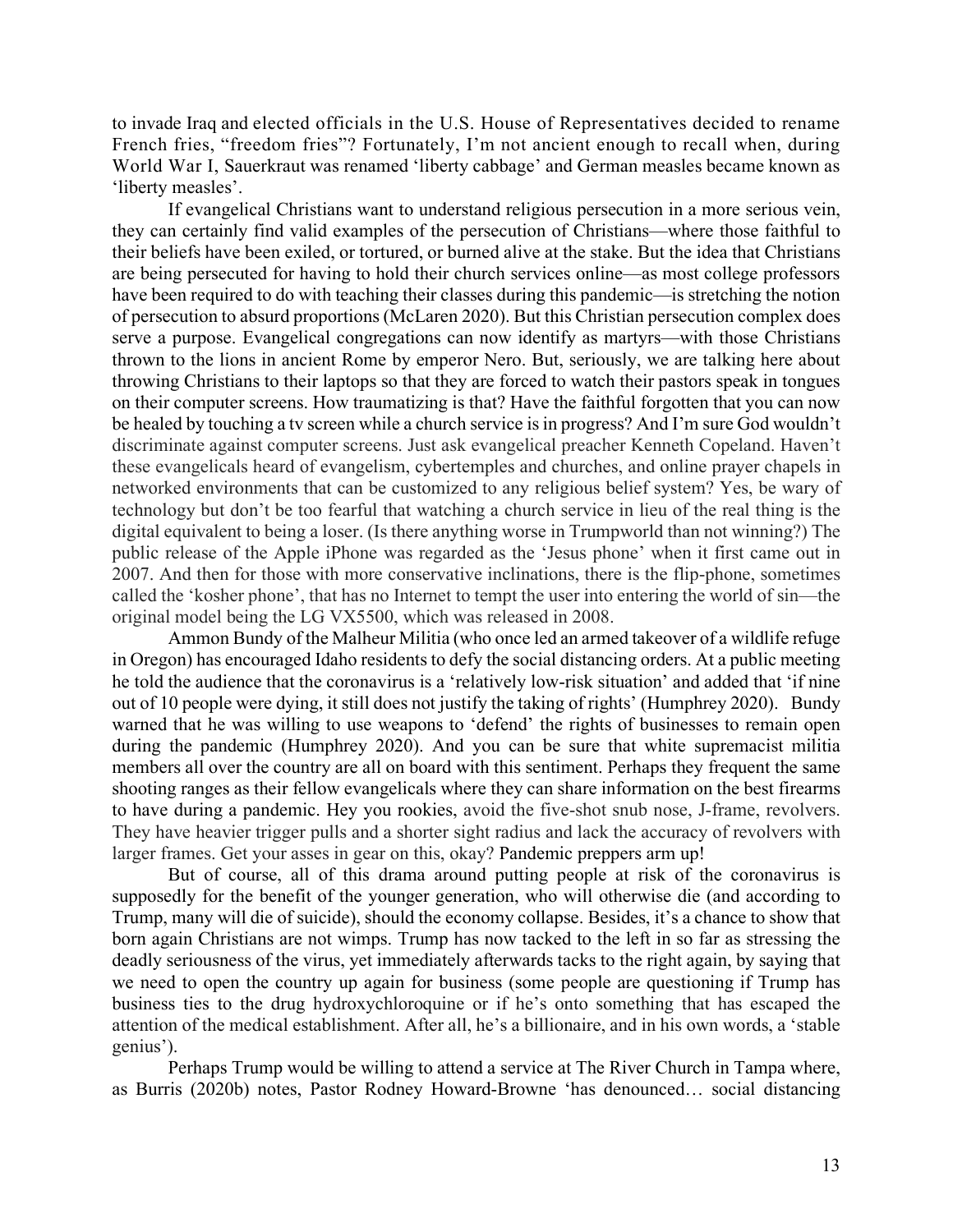claiming that he can cure the coronavirus just like he did with the Zika virus (which still exists)'. Howard-Browne 'promised his flock that he would never close the church, regardless of what scientists and doctors say' (Burris 2020b). Howard-Browne is insistent that he has a cure for the Covid-19:

We are not stopping anything. I've got news for you, this church will never close. The only time the church will close is when the Rapture is taking place…. We brought in 13 machines that basically kill every virus in the place, and uh, if somebody walks through the door it's like, it kills everything on them. If they sneeze, it shoots it down at like 100 mph. It'll neutralize it in split seconds. We have the most sterile building in, I don't know, all of America. (Burris 2020b)

Amen! So let me ask this: If the evangelical leaders are so sure that their faith will protect them, will they volunteer to be the last ones to receive the vaccine when it is available?

#### **A Mean-Spirited Metaphysics**

If we learn one thing from this pandemic, it is that the US health care system, ripped to shreds by tax breaks for the rich, privatization, austerity capitalism and the rise of the 'gig economy,' needs to be replaced by socialized medicine. The whole country needs socialism—and if people can't see this, then it just shows how powerful a hegemon the media industrial complex is, as it continues to create the 'necessary illusions' that so far have worked effectively in keeping the American from mounting a popular ground-level challenge to the overall capitalist system. Here the media serve as a self-replicating filibustering mechanism that keeps the public in a state of endless debate over whether or not there are viable alternatives to the current capitalist system, creating a pendulum of inertia at both ends of the argument**.** It appears that many Christian nationalists formulate the virus in a way that metaphysically juxtaposes nature to history, producing a Manichean duality of good versus evil, a social universe overpopulated by metaphysical reflections of a mystified world. They understand the virus not as historically determined by circumstances engendered in a world that is both real and law-governed—i.e., as in the chronic tendency of capitalism towards overproduction—and that can be explained dialectical analysis, but as trapped within a chamber pot history in which the laws of nature remain static, timeless and stagnant. In this way, the virus can be interpreted as an indication of God's wrath against those who support abortion or who are homosexual and those in the Deep State who are working to undermine Trump and setting up pedophile rings in pizza joints.

An attachment to this type of paranoid ideology clearly is preventing evangelical Christians from understanding the virus in an historical and materialist manner—from the vantage point of a deep realism—and thus promoting relief from spiritual constipation. Does not the basis of the spiritual reside in the material—in flesh, blood and brain? I'm not taking a physicalist position here—since I think it is very likely that consciousness exists beyond the material and is mediated, that is, refracted (not reflected) in, along, and through the brain. What I am saying is that evangelicals appear in many cases to have adopted a creed of thought that antiseptically separates the general from the particular, the universal from the specific, and conceives of dichotomies (i.e. fact versus value) from an abstract and metaphysical perspective. But binary oppositions—let's say male and female, black and white, up and down are not oppositions in a metaphysical or idealistic sense but in the real world of scarcity they exist as 'distinctions' trapped within dependent hierarchies. Capitalism constrains labor, whiteness constrains blackness, maleness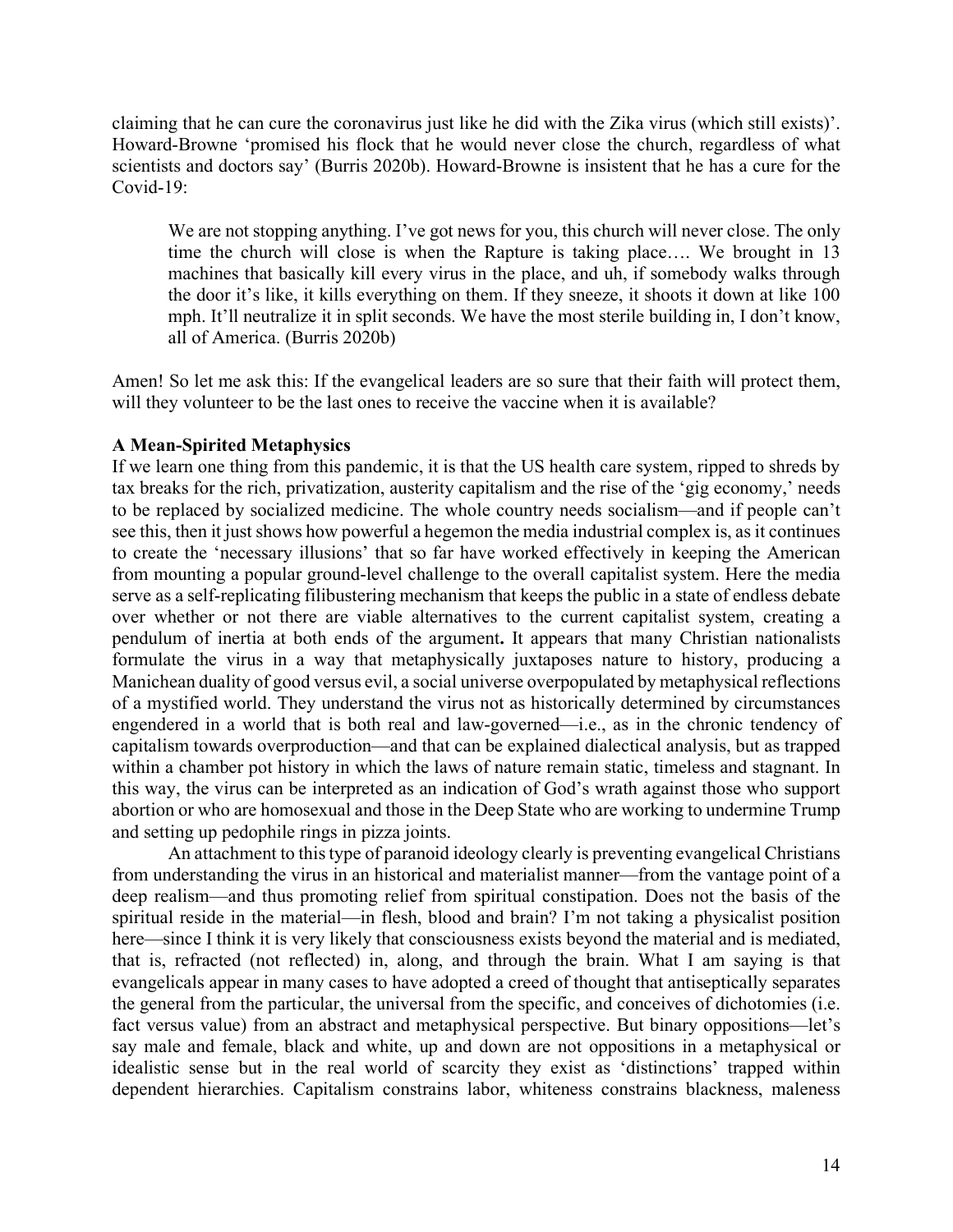constrains femaleness, and so on—via capitalism's institutionalized structures and their normalizing functions attached to racism, sexism, division of labor, judicial system, etc. We must wake up to the fact that we make ourselves (our self and social formation) in accordance with wider laws of nature. And in so doing we are dependent upon laws of necessity.

External nature imposes necessity upon human beings. But there is, after all, absolute necessity and contingent necessity. Necessity is absolute only in relation to the needs of society, which are historically specific. We live in a capitalist society and we necessarily have to sell our labor power for a wage unless we own the means of production. In other words, needs are contextually specific, they are contingent upon the situation at hand (i.e., mode of production, geopolitics, existential challenges). So that contingency and necessity have to be understood dialectically, not as 'either/or', but as 'both/and'. All things are relative to the necessity that produces them. Yet evangelical preachers declaim messianically that humankind is universally born of the spirit and propagate the falsehood that contingent phenomena such as the coronavirus are in reality divine plagues cast upon humankind for the sin of homosexuality, abortion, fornication, political correctness, multiculturalism. In this way, for evangelicals, faith in the transcendent supernatural power of Jesus *must* supersede science. Humans are perceived as powerless if they decline to pray to the God of Prosperity. Here science is glibly supplanted by a metaphysical abstraction. But prayer should not be done in the spirit of helplessness. We cannot pray and then abdicate our responsibility for achieving what we are praying for. Because we are denying the difficult work ahead in saving the country from Covid-19.

Prayer can serve as a smokescreen that hides the class struggle and the socialist structures that are necessary to create a world prepared for disasters such as the coronavirus pandemic. I am not denigrating the power of prayer here since I endorse the following statements of the Galileo Commission:

- 1. No human intellectual activity, including science, can escape the fact that it has to make assumptions that cannot be proven using its own methodology (i.e. absolute presuppositions).
- 2. The prevalent underlying assumptions, or world model, of the majority of modern scientists are narrowly naturalist in metaphysics, materialist in ontology and reductionist-empiricist in methodology.
- 3. This results in the belief that consciousness is nothing but a consequence of complex arrangement of matter, or an emergent phenomenon of brain activity.
- 4. This belief is neither proven, nor warranted.
- 5. In fact, there are well documented empirical phenomena that contradict this belief. (Galileo Commission 2020)

This is not an argument against materialism; as a bona fide, Teslified, ecopedagogicalized social scientist I rely on materialist analysis, but I can affirm that there are reasons to move *beyond* materialist explanations for understanding and appreciating certain phenomena. This is not prophecy television gobbledygook speech. I remain committed to an historical materialist analysis of capitalism and still, at the same time, consider it possible that prayer may have some effects that cannot be explained by traditional paradigms of science (see McLaren and Jandrić 2020b). But during a pandemic, prayer should not be a substitute for medical research. And prayer circles cannot replace medical treatment. And religious bullshit cannot take the place of rational adjudication and dialectical reasoning.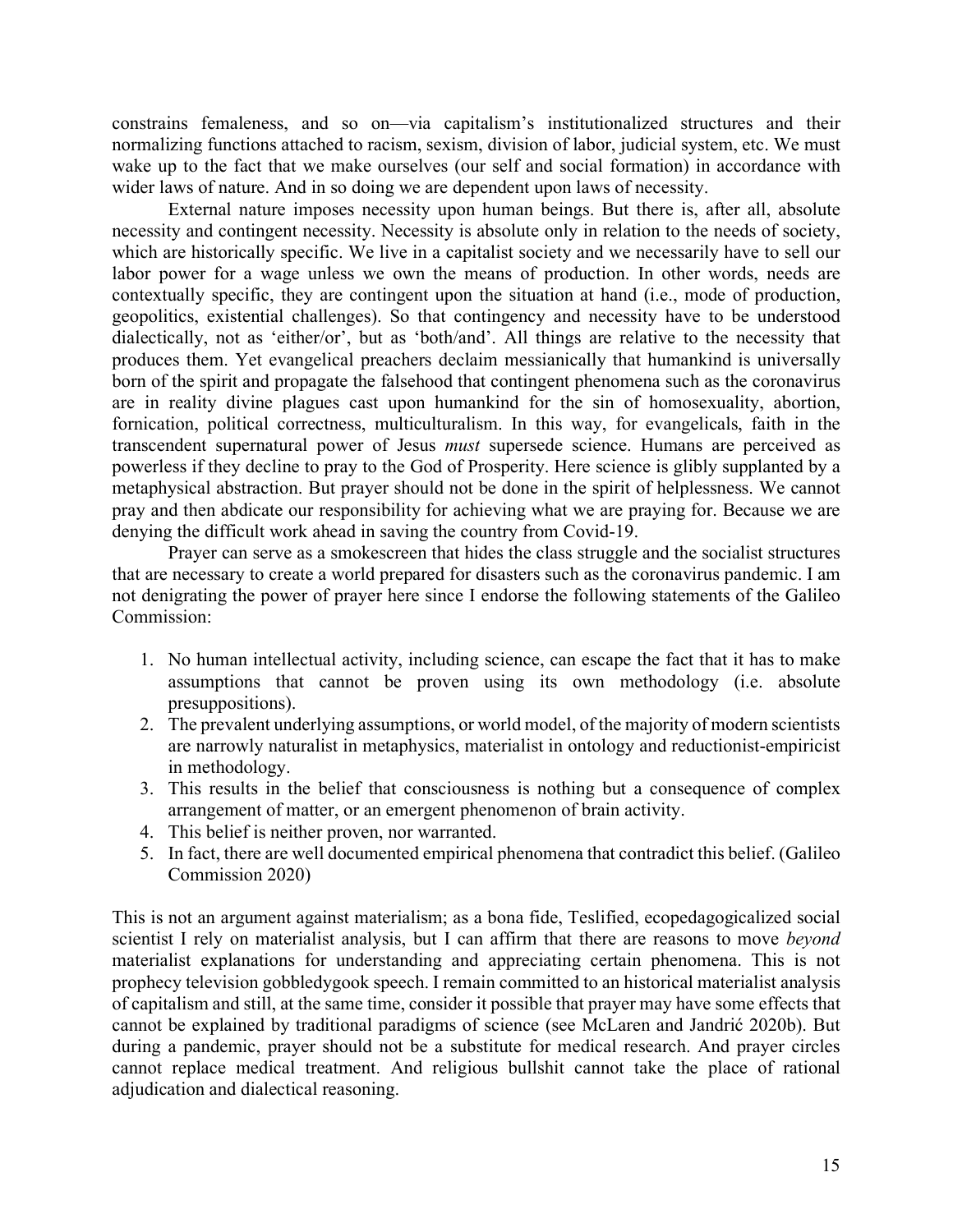Paula, Jerry, and Franklin, are you listening? You might want to order some books on liberation theology. Or join a Paulo Freire or Thomas Merton reading group. I'm sure they will encourage you to pull up a chair. Attend a Sunday service by Dr. William J. Barber, II, co-chair of the Poor People's Campaign. You can still accept Jesus as your Lord and Savior without at the same time blaming the filthy commies from waging a war against Christianity through their advocacy of multiculturalism, feminism, LGBTQ rights, bilingual education, democratic socialism. Well, the list goes on. Liberation theology advocates a preferential option for the poor and has stood beside peasant resistance movements in Latin America, even as US trained and sponsored death squads of the Salvadorean military and police forces assassinated many of their leaders, including six Jesuits, their housekeeper, and her daughter in 1979 in their residence on the campus of the Jesuit Central American University (UCA) in San Salvador, El Salvador. They also participated in the assassination of Archbishop Óscar Arnulfo Romero, the 'voice of those without voice', who was gunned down saying mass at Hospital de la Divina Providencia, a Catholic hospital specializing in oncology and care for the terminally ill. Liberation theology has learned from the writings of Karl Marx without abandoning the teachings of Jesus, teachings which condemn differentiating wealth—the fact that some people are rich at the expense of others who are poor. You can learn, too. Check your local library. Better still, visit some base communities in America Latina.

#### **References**

- Barone, V. (2020). Defiant pastors vow to host Palm Sunday mass during coronavirus pandemic. New York Post, 5 April. [https://nypost.com/2020/04/05/pastors-vow-to-host-palm](https://nypost.com/2020/04/05/pastors-vow-to-host-palm-sunday-mass-during-coronavirus-pandemic/)[sunday-mass-during-coronavirus-pandemic/.](https://nypost.com/2020/04/05/pastors-vow-to-host-palm-sunday-mass-during-coronavirus-pandemic/) Accessed 6 April 2020.
- Boggioni, T. (2020a). Ex-evangelical rains hellfire on 'moronic monster' Trump for becoming the 'pro-death' president. RawStory, 29 March. [https://www.rawstory.com/2020/03/ex](https://www.rawstory.com/2020/03/ex-evangelist-rains-hellfire-on-moronic-monster-trump-for-becoming-the-pro-death-president/)[evangelist-rains-hellfire-on-moronic-monster-trump-for-becoming-the-pro-death](https://www.rawstory.com/2020/03/ex-evangelist-rains-hellfire-on-moronic-monster-trump-for-becoming-the-pro-death-president/)[president/.](https://www.rawstory.com/2020/03/ex-evangelist-rains-hellfire-on-moronic-monster-trump-for-becoming-the-pro-death-president/) Accessed 6 April 2020.
- Boggioni, T. (2020b). Louisiana pastor grilled on CNN for plan to pack 27 buses full of worshipers and haul them to church during COVID-19 crisis. RawStory, 5 April. [https://www.rawstory.com/2020/04/louisiana-pastor-grilled-on-cnn-for-plan-to-pack-27](https://www.rawstory.com/2020/04/louisiana-pastor-grilled-on-cnn-for-plan-to-pack-27-buses-full-of-worshipers-and-haul-them-to-church-during-covid-19-crisis/) [buses-full-of-worshipers-and-haul-them-to-church-during-covid-19-crisis/.](https://www.rawstory.com/2020/04/louisiana-pastor-grilled-on-cnn-for-plan-to-pack-27-buses-full-of-worshipers-and-haul-them-to-church-during-covid-19-crisis/) Accessed 6 April 2020.
- Burris, S.K. (2020a). Conservative columnist shreds Fox News for dangerously misinforming America on coronavirus. RawStory, 1 April. [https://www.rawstory.com/2020/04/conservative-columnist-shreds-fox-news-for](https://www.rawstory.com/2020/04/conservative-columnist-shreds-fox-news-for-dangerously-misinforming-america/)[dangerously-misinforming-america/.](https://www.rawstory.com/2020/04/conservative-columnist-shreds-fox-news-for-dangerously-misinforming-america/) Accessed 6 April 2020.
- Burris, S.K. (2020b). Florida residents pack into megachurch after pastor promises cure for coronavirus. RawStory, 29 March. [https://www.rawstory.com/2020/03/florida-residents](https://www.rawstory.com/2020/03/florida-residents-pack-into-megachurch-after-pastor-promises-he-can-cure-coronavirus/)[pack-into-megachurch-after-pastor-promises-he-can-cure-coronavirus/.](https://www.rawstory.com/2020/03/florida-residents-pack-into-megachurch-after-pastor-promises-he-can-cure-coronavirus/) Accessed 6 April 2020.
- CBS News (2011). Poll: Nearly 8 in 10 Americans believe in angels. 23 December. [https://www.cbsnews.com/news/poll-nearly-](https://www.cbsnews.com/news/poll-nearly-8-in-10-americans-believe-in-angels/)8-in-10-americans-believe-in-angels/. Accessed 6 April 2020.
- Cesca, B. (2020). Trump's gruesome new pandemic pivot would be ludicrous if his followers weren't so ready to swallow the poison. RawStory, 31 March. [https://www.rawstory.com/2020/03/trumps-gruesome-new-pandemic-pivot-would-be-](https://www.rawstory.com/2020/03/trumps-gruesome-new-pandemic-pivot-would-be-ludicrous-if-his-followers-werent-so-ready-to-swallow-the-poison/)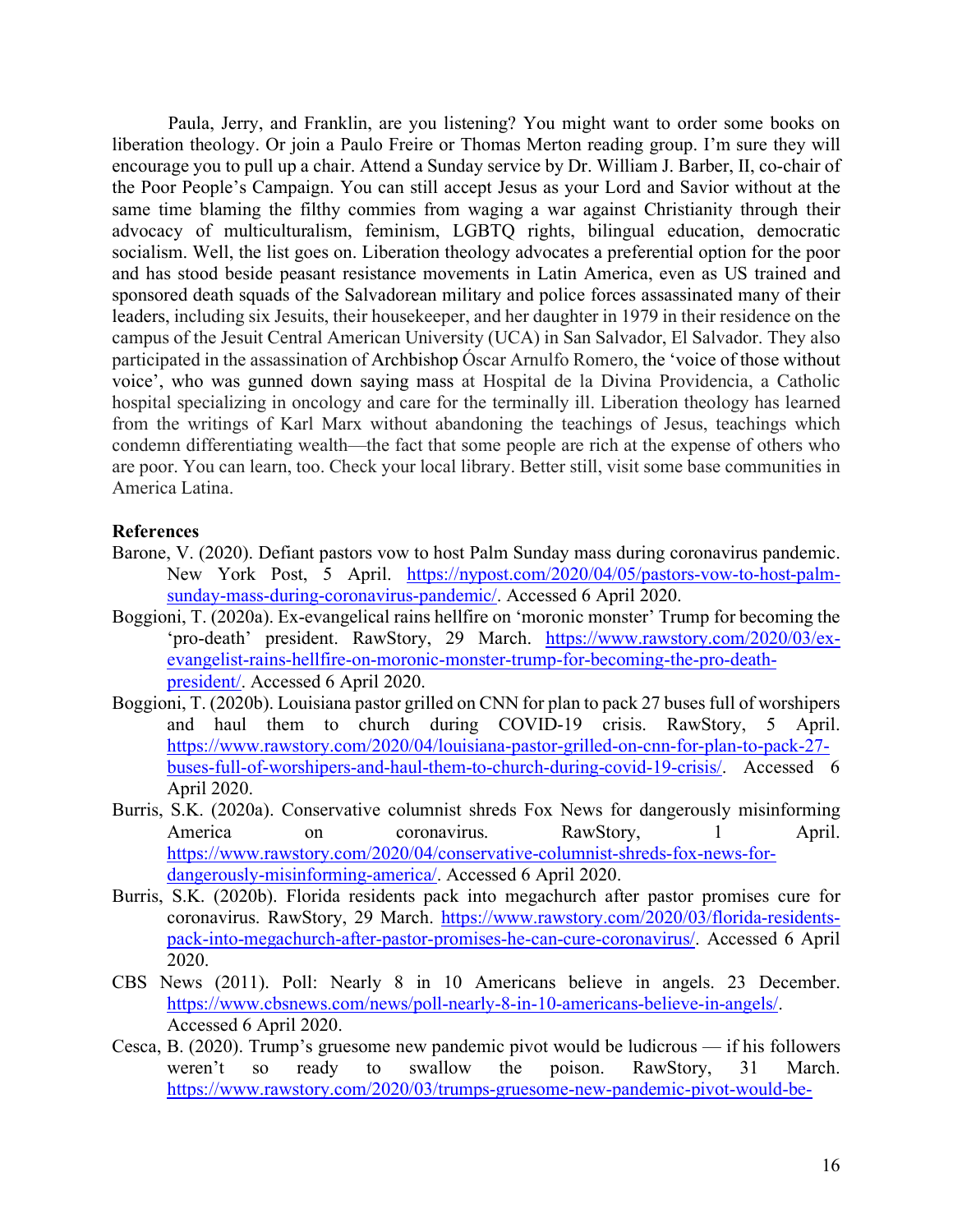[ludicrous-if-his-followers-werent-so-ready-to-swallow-the-poison/.](https://www.rawstory.com/2020/03/trumps-gruesome-new-pandemic-pivot-would-be-ludicrous-if-his-followers-werent-so-ready-to-swallow-the-poison/) Accessed 6 April 2020.

- Chapman, M. (2020a). Texas Republican says coronavirus is saving more lives than it's killing because it shut down abortion clinics. RawStory, 24 March. [https://www.rawstory.com/2020/03/texas-republican-says-coronavirus-is-saving-more](https://www.rawstory.com/2020/03/texas-republican-says-coronavirus-is-saving-more-lives-than-its-killing-because-it-shut-down-abortion-clinics/)[lives-than-its-killing-because-it-shut-down-abortion-clinics/.](https://www.rawstory.com/2020/03/texas-republican-says-coronavirus-is-saving-more-lives-than-its-killing-because-it-shut-down-abortion-clinics/) Accessed 6 April 2020.
- Chapman, M. (2020b). Here's how Christian Nationalists have shaped the federal government's response to coronavirus. RawStory, 2April. [https://www.rawstory.com/2020/04/heres](https://www.rawstory.com/2020/04/heres-how-christian-nationalists-have-shaped-the-federal-governments-response-to-coronavirus/)[how-christian-nationalists-have-shaped-the-federal-governments-response-to](https://www.rawstory.com/2020/04/heres-how-christian-nationalists-have-shaped-the-federal-governments-response-to-coronavirus/)[coronavirus/.](https://www.rawstory.com/2020/04/heres-how-christian-nationalists-have-shaped-the-federal-governments-response-to-coronavirus/) Accessed 6 April 2020.
- Date, S.V. (2020). Trump's Coronavirus Claim Is His Biggest Lie Yet And It Could Be Working. RawStory, 31 March. [https://www.huffpost.com/entry/trump-coronavirus-liggest](https://www.huffpost.com/entry/trump-coronavirus-liggest-lie_n_5e83a394c5b65dd0c5d58895)[lie\\_n\\_5e83a394c5b65dd0c5d58895](https://www.huffpost.com/entry/trump-coronavirus-liggest-lie_n_5e83a394c5b65dd0c5d58895). Accessed 6 April 2020.
- Davis, M. (2020). The Monster is Finally at the Door. Links: International Journal of Socialist Renewal, 12 March. [http://links.org.au/mike-davis-covid-19-monster-finally-at-the-door.](http://links.org.au/mike-davis-covid-19-monster-finally-at-the-door) Accessed 6 April 2020.
- Devega, C. (2020). Brace for 'an authoritarian nightmare' as Trump's coronavirus response is proven to be a spectacular failure. RawStory, 3 April. [https://www.rawstory.com/2020/04/brace-for-an-authoritarian-nightmare-as-trumps](https://www.rawstory.com/2020/04/brace-for-an-authoritarian-nightmare-as-trumps-coronavirus-response-is-proven-to-be-a-spectacular-failure/)[coronavirus-response-is-proven-to-be-a-spectacular-failure/.](https://www.rawstory.com/2020/04/brace-for-an-authoritarian-nightmare-as-trumps-coronavirus-response-is-proven-to-be-a-spectacular-failure/) Accessed 6 April 2020.
- Dias, E. (2020). The Apocalypse as an 'Unveiling': What Religion Teaches Us About the End Times. The New York Times. 2April. [https://www.nytimes.com/2020/04/02/us/coronavirus-apocalypse-religion.html.](https://www.nytimes.com/2020/04/02/us/coronavirus-apocalypse-religion.html) Accessed 6 April 2020.
- Falcone, D. (2015). Creating the Horror Chambers: An Interview with Noam Chomsky. Jacobin, 28 July. [https://www.jacobinmag.com/2015/07/chomsky-interview-citizens-united](https://www.jacobinmag.com/2015/07/chomsky-interview-citizens-united-democracy-higher-education/)[democracy-higher-education/.](https://www.jacobinmag.com/2015/07/chomsky-interview-citizens-united-democracy-higher-education/) Accessed 6 April 2020.
- Galileo Commission (2020). Galileo Commission Report. [https://www.galileocommission.org/report.](https://www.galileocommission.org/report) Accessed 6 April 2020.
- Grzymala-Busse, A. (2019). Religious Nationalism and Religious Influence. *Oxford Research Encyclopedias*, 28 March. 10.1093/acrefore/9780190228637.013.813.
- Gstalter, M. (2020). Roy Moore to advise Louisiana pastor arrested for allegedly defying ban on large gatherings. The Hill, 2 April. [https://thehill.com/homenews/state-](https://thehill.com/homenews/state-watch/490871-roy-moore-to-advise-louisiana-pastor-arrested-for-defying-ban-on-large.%20%20Accessed%206%20April%202020)watch/490871-roy[moore-to-advise-louisiana-pastor-arrested-for-defying-ban-on-large. Accessed 6 April](https://thehill.com/homenews/state-watch/490871-roy-moore-to-advise-louisiana-pastor-arrested-for-defying-ban-on-large.%20%20Accessed%206%20April%202020)  [2020.](https://thehill.com/homenews/state-watch/490871-roy-moore-to-advise-louisiana-pastor-arrested-for-defying-ban-on-large.%20%20Accessed%206%20April%202020)
- Humphrey, Wm.S. (2020). Malheur Militia's Ammon Bundy Defies COVID-19 Social Distancing Orders. Blogtown: Portland Mercury, 31 March. [https://www.portlandmercury.com/blogtown/2020/03/](https://www.portlandmercury.com/blogtown/2020/03/31/28224956/malheur-militias-ammon-bundy-defies-covid-19-social-distancing-orders)31/28224956/malheur-militias[ammon-bundy-defies-covid-19-social-distancing-orders](https://www.portlandmercury.com/blogtown/2020/03/31/28224956/malheur-militias-ammon-bundy-defies-covid-19-social-distancing-orders). Accessed 8 April 2020.
- Jandrić, P., Knox, J., Besley, T., Ryberg, T., Suoranta, J., & Hayes, S. (2018). Postdigital Science and Education. *Educational Philosophy and Theory, 50*(10), 893- 899. <https://doi.org/10.1080/00131857.2018.1454000>.
- Kenen, J., & Roubein, R. (2020). Why America is scared and confused: Even the experts are getting it wrong. Politico, 31 March. [https://www.politico.com/news/2020/03/31/experts](https://www.politico.com/news/2020/03/31/experts-coronavirus-cdc-158313)[coronavirus-cdc-](https://www.politico.com/news/2020/03/31/experts-coronavirus-cdc-158313)158313. Accessed 6 April 2020.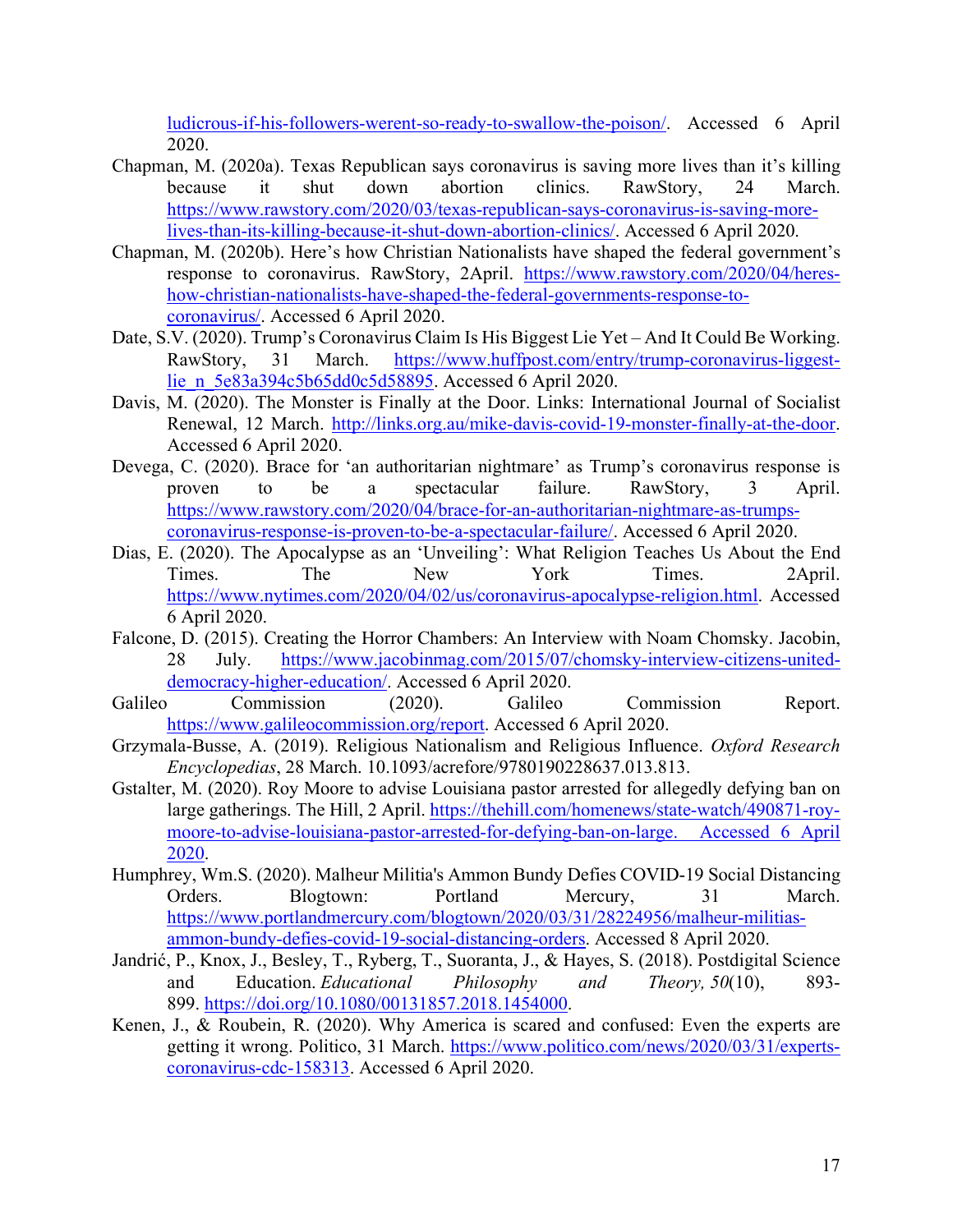- Marcotte, A. (2020). Trump's tribe of wacko supporters have spiraled out of control and now they're a major threat to public health and safety. RawStory, 2 April. [https://www.rawstory.com/2020/04/trumps-tribe-of-wacko-supporters-have-spiraled-out](https://www.rawstory.com/2020/04/trumps-tribe-of-wacko-supporters-have-spiraled-out-of-control-and-now-theyre-a-major-threat-to-public-heath-and-safety/)[of-control-and-now-theyre-a-major-threat-to-public-heath-and-safety/.](https://www.rawstory.com/2020/04/trumps-tribe-of-wacko-supporters-have-spiraled-out-of-control-and-now-theyre-a-major-threat-to-public-heath-and-safety/) Accessed 6 April 2020.
- McLaren, P. (2020). Networked Religion: Metaphysical Redemption or Eternal Regret? *Postdigital Science and Education.* [https://doi.org/10.1007/s42438](https://doi.org/10.1007/s42438-020-00112-9)-020-00112-9.
- McLaren, P., & Jandrić, P. (2020a). The Fellowship of the Crooked Cross: Trump's Evangelical Hounds of Hell. *Postdigital Science and Education, 2*(2), 302- 329. [https://doi.org/10.1007/s42438](https://doi.org/10.1007/s42438-019-00074-7)-019-00074-7.
- McLaren, P., & Jandrić, P. (2020b). *Postdigital Dialogues on Critical Pedagogy, Liberation Theology and Information Technology*. London: Bloomsbury.
- O'Brien, Luke. (2020). The Far-Right Helped Create the World's Most Powerful Facial Recognition Technology. Huffington Post. 7 April. [https://www.huffpost.com/entry/clearview-ai-facial-recognition-alt](https://www.huffpost.com/entry/clearview-ai-facial-recognition-alt-right_n_5e7d028bc5b6cb08a92a5c48)[right\\_n\\_5e7d028bc5b6cb08a92a5c48.](https://www.huffpost.com/entry/clearview-ai-facial-recognition-alt-right_n_5e7d028bc5b6cb08a92a5c48) Accessed 8 April 2020.
- Palma, S. (2020a). Trump haunted by his evangelical supporters' science denial as he confronts the coronavirus crisis. RawStory, 27 March. [https://www.rawstory.com/2020/03/trump](https://www.rawstory.com/2020/03/trump-haunted-by-his-evangelical-supporters-science-denial-as-he-confronts-the-coronavirus-crisis-columnist/)[haunted-by-his-evangelical-supporters-science-denial-as-he-confronts-the-coronavirus](https://www.rawstory.com/2020/03/trump-haunted-by-his-evangelical-supporters-science-denial-as-he-confronts-the-coronavirus-crisis-columnist/)[crisis-columnist/.](https://www.rawstory.com/2020/03/trump-haunted-by-his-evangelical-supporters-science-denial-as-he-confronts-the-coronavirus-crisis-columnist/) Accessed 6 April 2020.
- Palma, S. (2020b). Trump-loving pastors are telling their followers they can physically heal coronavirus with the power of prayer. RawStory, 23 March. [https://www.rawstory.com/2020/03/trump-loving-pastors-are-telling-their-followers](https://www.rawstory.com/2020/03/trump-loving-pastors-are-telling-their-followers-they-can-physically-heal-coronavirus-with-the-power-of-prayer/?utm_source=push_notifications)[they-can-physically-heal-coronavirus-with-the-power-of](https://www.rawstory.com/2020/03/trump-loving-pastors-are-telling-their-followers-they-can-physically-heal-coronavirus-with-the-power-of-prayer/?utm_source=push_notifications)[prayer/?utm\\_source=push\\_notifications.](https://www.rawstory.com/2020/03/trump-loving-pastors-are-telling-their-followers-they-can-physically-heal-coronavirus-with-the-power-of-prayer/?utm_source=push_notifications) Accessed 6 April 2020.
- Palma, S. (2020c). 'Death is a welcomed friend': Pastor calls on Christians to defy coronavirus lockdown — even if it kills them. RawStory, 8 April. [https://www.rawstory.com/2020/04/death-is-a-welcomed-friend-pastor-calls-on](https://www.rawstory.com/2020/04/death-is-a-welcomed-friend-pastor-calls-on-christians-to-defy-coronavirus-lockdown-even-if-it-kills-them/)[christians-to-defy-coronavirus-lockdown-even-if-it-kills-them/](https://www.rawstory.com/2020/04/death-is-a-welcomed-friend-pastor-calls-on-christians-to-defy-coronavirus-lockdown-even-if-it-kills-them/). Accessed 8 April 2020.
- Park, B.E. (2018). The Revolutionary Roots of America's Religious Nationalism. Religion & Politics, 20 March. [https://religionandpolitics.org/2018/03/20/the](https://religionandpolitics.org/2018/03/20/the-revolutionary-roots-of-americas-religious-nationalism/)-revolutionary-roots-of[americas-religious-nationalism/.](https://religionandpolitics.org/2018/03/20/the-revolutionary-roots-of-americas-religious-nationalism/) Accessed 6 April 2020.
- Peters, M.A. (2020). Philosophy and Pandemic in the Postdigital Era: Foucault, Agamben, Žižek. *Postdigital Science and Education.*
- Peters, M.A., Jandrić, P., & McLaren, P. (2020a). A Viral Theory of Post-Truth. *Educational Philosophy and Theory*. <https://doi.org/10.1080/00131857.2020.1750090>.
- Peters, M.A., Jandrić, P., & McLaren, P. (2020b). Viral modernity? epidemics, infodemics, and the 'bioinformational' paradigm. *Educational Philosophy and Theory*. <https://doi.org/10.1080/00131857.2020.1744226>.
- Rupar, A. (2020). Trump says 200,000 Americans could die from coronavirus, because he's done "a very good job". Vox, 30 March. [https://www.vox.com/2020/3/30/21199586/us](https://www.vox.com/2020/3/30/21199586/us-coronavirus-deaths-trump-200000-good-job)[coronavirus-deaths-trump-200000-good-job.](https://www.vox.com/2020/3/30/21199586/us-coronavirus-deaths-trump-200000-good-job) Accessed 6 April 2020.
- Sykes, C. (2020). Trump's coronavirus quarantine rhetoric fuels a dangerously politicized pandemic. Think. NBC News, 29 March. [https://www.nbcnews.com/think/opinion/trump](https://www.nbcnews.com/think/opinion/trump-s-coronavirus-quarantine-rhetoric-fuels-dangerously-politicized-pandemic-ncna1170406)[s-coronavirus-quarantine-rhetoric-fuels-dangerously-politicized-pandemic-ncna1170406.](https://www.nbcnews.com/think/opinion/trump-s-coronavirus-quarantine-rhetoric-fuels-dangerously-politicized-pandemic-ncna1170406) Accessed 6 April 2020.